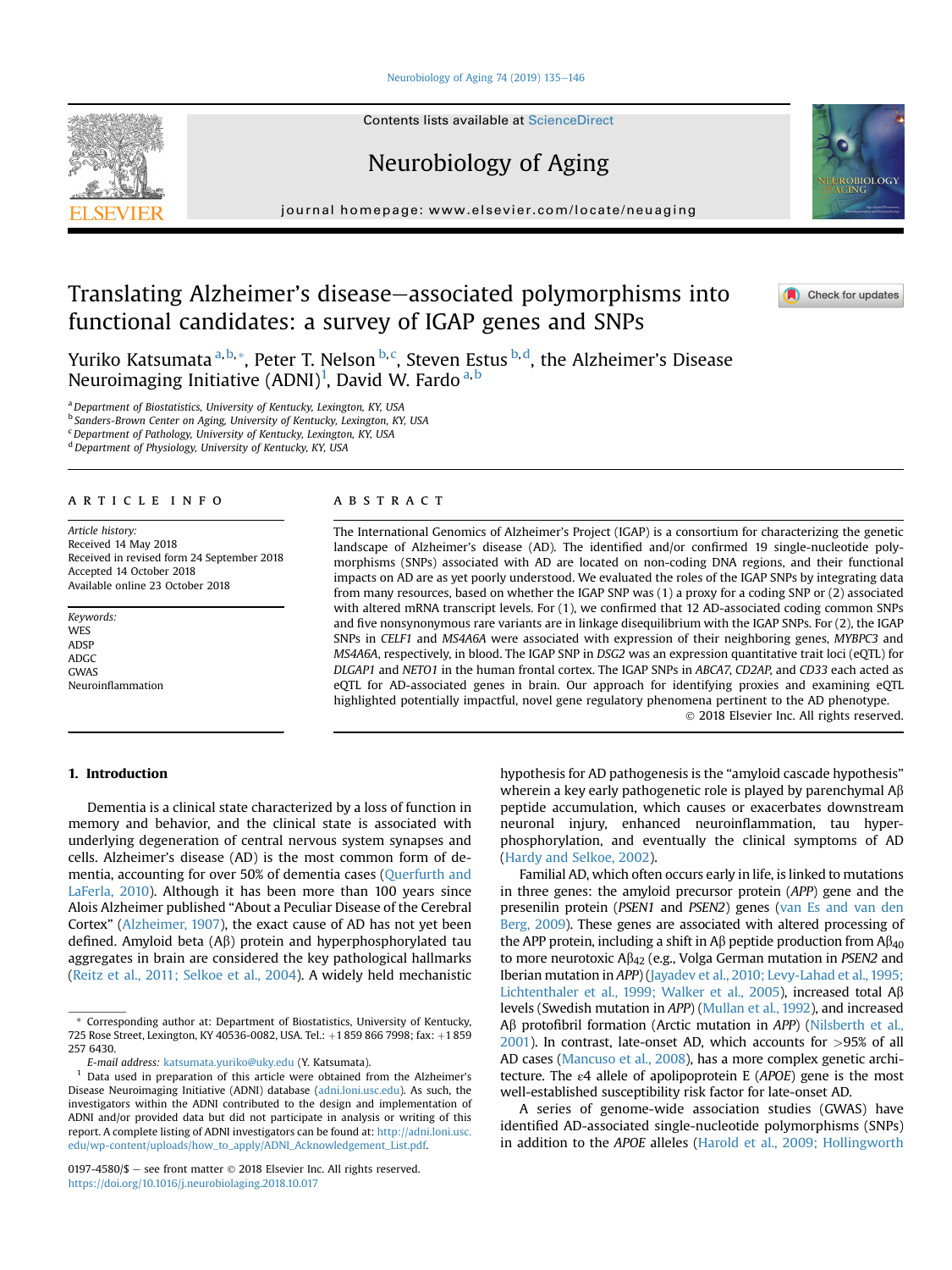[et al., 2011; Lambert et al., 2009, 2013; Naj et al., 2011; Seshadri](#page-10-0) [et al., 2010\)](#page-10-0). The study with the largest number of AD and non-AD individuals was the International Genomics of Alzheimer's Project (IGAP), which capitalized on a large, multicenter study design to include 74,046 individuals ([Lambert et al., 2013\)](#page-10-0). This study extended associations between the AD phenotype and genetics, finding 21 SNPs as significant by meta-analyzing genetic and phenotype data from four component consortia [\(Lambert et al.,](#page-10-0) [2013](#page-10-0)). These SNPs are in or close to CR1, BIN1, INPP5D, MEF2C, CD2AP, NME8, EPHA1, PTK2B, PICALM, SORL1, FERMT2, SLC24A4-RIN3, DSG2, CASS4, HLA-DRB5-DBR1, CLU, MS4A6A, ABCA7, CD33, ZCWPW1, and CELF1 (Supplementary Table 1). Although GWAS have succeeded in revealing numerous susceptibility variants for AD, determining the functional impact of those gene variants and understanding how they contribute to AD pathogenesis represents a barrier to progress in the field.

Genetic variants located in coding regions constitute only  $\sim$  1% of gene polymorphisms seen in humans ([Rabbani et al., 2014\)](#page-11-0). However, there are many ways that genetic variants in noncoding regions can affect protein expression and structure and thereby exert a protective or disease-inducing impact. Functional variants may be located in a coding region, an alternative splicing region, or a regulatory region such as promoter, operator, insulator, enhancer, or silencer. Nonsynonymous variants, by definition, alter the primary amino acid sequence of a protein and may have effects on the protein structure and function. Synonymous mutations occur in the coding region but do not change the amino acid sequence. These variants were referred to as "silent mutations" until recently [\(Sauna](#page-11-0) [and Kimchi-Sarfaty, 2011\)](#page-11-0). Several synonymous mutations have been reported to affect mRNA splicing and stability, gene expression, and protein folding and function ([Sauna and Kimchi-Sarfaty,](#page-11-0) [2011\)](#page-11-0). Most of the non-APOE AD-associated genetic variants described to date are located in intronic or intergenic regions (i.e., noncoding regions), which may contain regulatory elements. Intronic and intergenic SNPs may act by regulating expression of disease-associated genes and/or modulating translation efficiency and stability ([Mockenhaupt and Makeyev, 2015\)](#page-11-0).

In the present study, we analyzed data from multiple sources to gain insights into the roles of noncoding SNPs identified in the IGAP study [including CD33 and DSG2, although their associated SNPs, rs3865444 and rs8093731, respectively, did not reach statistical significance in the combined stages of that study ([Lambert et al.,](#page-10-0) [2013](#page-10-0))], hereafter referred to as "IGAP SNPs." We hypothesized that each IGAP SNP is potentially: (1) a proxy for an exonic (coding) variant (Supplementary Fig. 1A and B) that has not yet been identified or (2) associated with altered transcript/mRNA levels (Supplementary Fig. 1C). One approach to test the first hypothesis is to identify coding variants in strong linkage disequilibrium (LD) with the variant identified by GWAS, which indicates that the two gene loci are commonly coinherited. For the second hypothesis, expression quantitative trait loci (eQTL) analyses can be used to assess the association between the gene variant and mRNA levels of various transcripts. Thus, eQTL are genetic loci that contribute to variation in gene expression. By mapping eQTL, we investigated how the variants regulate gene expression. Using these combined methods, and multiple data sources, we discovered new evidence of complex gene expression regulation mechanisms in association with previously identified IGAP SNPs.

#### 2. Material and methods

#### 2.1. Genetic data sets

Genetic data were obtained from multiple sources. Wholeexome sequence (WES) data came from the Alzheimer's Disease

Sequencing Project (ADSP), composed of 18 cohorts from the Alzheimer's Disease Genetic Consortium (ADGC) and six cohorts from the Cohorts for Heart and Aging Research in Genomic Epidemiology Consortium [\(Beecham et al., 2017](#page-9-0)). We also used imputed SNP data (Supplementary Method) from the ADGC comprising 23 different cohorts (Supplementary Table 2). From these sources, there were 28,730 unrelated subjects with imputed GWAS SNP data in ADGC and 10,913 unrelated subjects with WES data in ADSP. We estimated identity-by-descent (IBD) to identify any relatedness and duplicate individuals in the two data sets. Individuals were excluded with estimated IBD  $\geq$ 0.1875 from ADGC data sets, and two independent data sets were created: an imputed ADGC data set that excluded related individuals and those that potentially overlapped with those in ADSP (hereafter referred to as "ADGC") and WES data in ADSP (hereafter referred to as "ADSP") [\(Fig. 1\)](#page-2-0). We limited the included subjects to those who had AD diagnosis information and who were 65 years or older at the last visit or at death, yielding a total of 15,343 ADGC subjects with imputed SNP data in the discovery analysis and a total of 10,407 ADSP subjects with WES data in the replication analysis.

### 2.2. Gene expression data sets

Data were obtained from the Alzheimer's Disease Neuroimaging Initiative (ADNI) database [\(adni.loni.usc.edu](http://adni.loni.usc.edu)). The ADNI was launched in 2003 as a public-private partnership, led by Principal Investigator Michael W. Weiner, MD. The primary goal of ADNI has been to test whether serial magnetic resonance imaging, positron emission tomography, other biological markers, and clinical and neuropsychological assessments can be combined to measure the progression of mild cognitive impairment and early AD. Data were included from 763 subjects aged 65 years or older who had both gene expression data from blood (Affymetrix Human Genome U219 Array platform) and whole-genome sequencing data available. Clinical status was determined based on the clinical evaluation at the last examination.

Human brain gene expression and genotype data were obtained from the North American Brain Expression Consortium (NABEC) ([Hernandez et al., 2012\)](#page-10-0) and United Kingdom Brain Expression Consortium (UKBEC) [\(Trabzuni et al., 2011](#page-11-0)). Details were as described in our previous report ([Katsumata et al., 2017](#page-10-0)). Briefly, the NABEC expression data for the frontal cortex (FCTX) were available at Gene Expression Omnibus (GEO: [https://www.ncbi.](https://www.ncbi.nlm.nih.gov/geo/) [nlm.nih.gov/geo/\)](https://www.ncbi.nlm.nih.gov/geo/) public repository, and the genotype data were obtained from the database of Genotypes and Phenotypes (dbGaP: <http://www.ncbi.nlm.nih.gov/gap>). Standard quality control (QC) procedures were performed on the NABEC genotype data using PLINK v1.90a [\(Purcell et al., 2007\)](#page-11-0). Markers were excluded based on the following criteria: (1) minor allele frequency  $<$  1%; (2) call rate per variant (SNPs and indels)  $<$  95%; and (3) Hardy-Weinberg equilibrium test in controls  $<$ 10 $-$ 5. Samples were excluded based on the following criteria:  $(1)$  call rate per individual  $\langle 95\%, (2)$  a high degree of relatedness per an estimated proportion of IBD >0.1875, and (3) excess of  $\pm 3.0$  standard deviations of heterozygosity rate. After performing QC, we imputed using the Michigan Imputation Server [\(https://imputationserver.sph.umich.edu/start.html](https://imputationserver.sph.umich.edu/start.html)) ([Das](#page-9-0) [et al., 2016; Loh et al., 2016\)](#page-9-0) with the following parameters: 1000 Genome Phase 3 v5 reference panel, Eagle v2.3 phasing [\(Loh et al.,](#page-11-0) [2016\)](#page-11-0), and EUR population. Of the 455 neurologically normal donors, 85 subjects who died at the age of 65 years or older and passed QC were included in the analysis (all were U.S. Caucasians). The UKBEC gene expression for three brain regions (FCTX; hippocampus [HIPP]; and temporal cortex [TCTX]) and genotype data were obtained from the BRAINEAC website ([http://www.braineac.org/\)](http://www.braineac.org/). Dosage genotype data were converted into PLINK file format using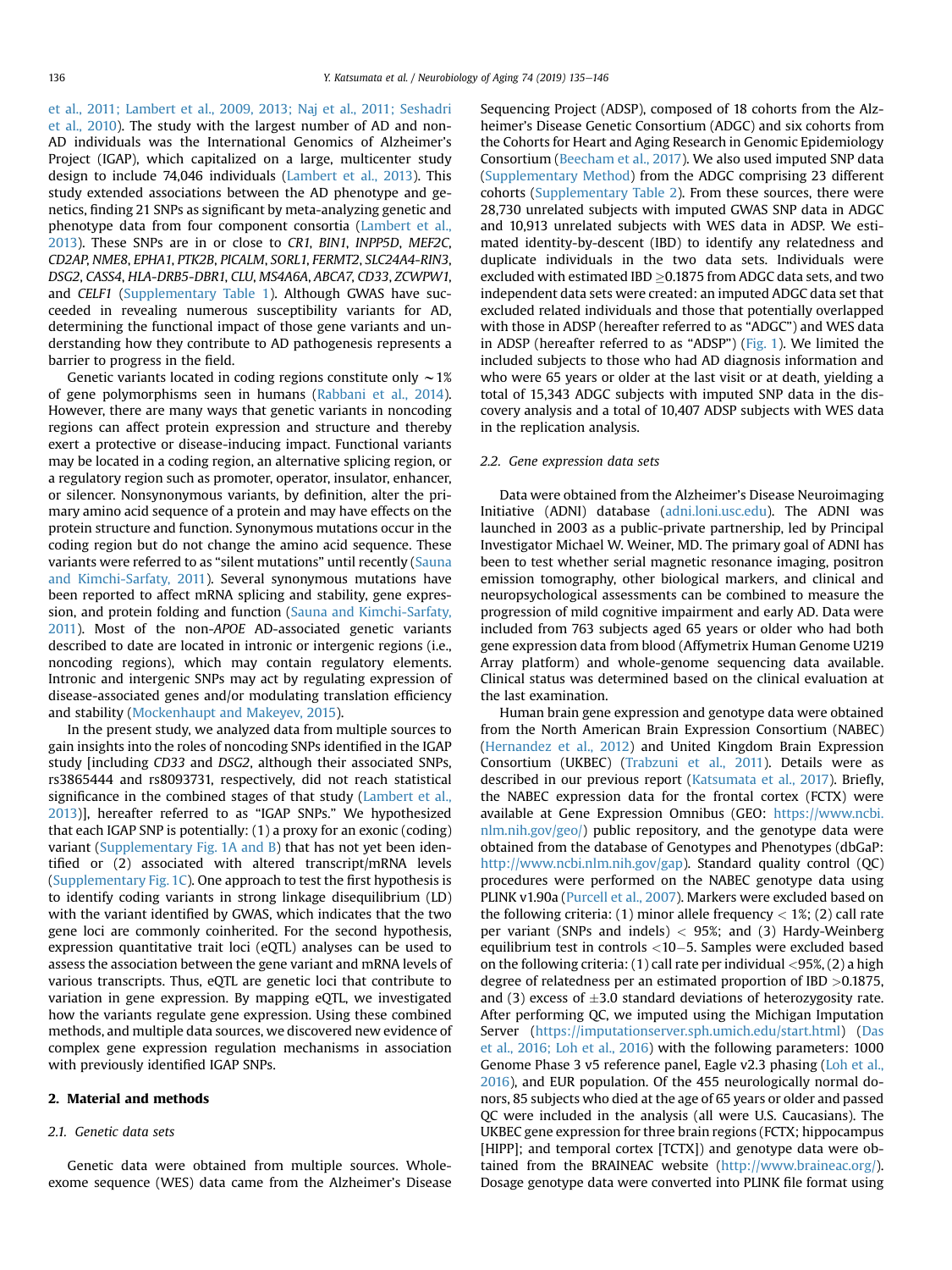<span id="page-2-0"></span>

Fig. 1. Flow diagram of the subjects included in the analyses. Abbreviations: ADGC, Alzheimer's Disease Genetics Consortium; ADSP, Alzheimer's Disease Sequencing Project; IBD, identity-by-descent; WES, whole-exome sequence.

Genome-wide Complex Trait Analysis software version 1.24.4 [\(Yang](#page-11-0) [et al., 2011](#page-11-0)). Among the 134 neuropathologically normal individuals, 49 subjects who died at the age of 65 years or older were included in the present analyses.

Because the NABEC and UKBEC data sets do not have AD diagnosis information, we retrieved microarray data sets generated from Affymetrix Human Genome U133 Plus 2.0 Array platform (GPL570) regarding AD status from GEO to examine whether the levels of gene expression were different in association with AD status versus controls. We focused on gene expression in four brain regions affected by AD (entorhinal cortex [EC], FCTX, HIPP, and TCTX). We obtained two data sets for EC [GSE48350 ([Berchtold](#page-9-0) [et al., 2008](#page-9-0)) and GSE5281 ([Liang et al., 2007](#page-10-0))], four data sets for FCTX [GSE48350 ([Berchtold et al., 2008\)](#page-9-0), GSE5281 [\(Liang et al.,](#page-10-0) [2007\)](#page-10-0), GSE66333 [\(Simpson et al., 2016\)](#page-11-0), and GSE53890 [\(Lu et al.,](#page-11-0) [2014\)](#page-11-0)], three datasets for HIPP [GSE48350 [\(Berchtold et al., 2008](#page-9-0)), GSE5281 ([Liang et al., 2007](#page-10-0)), GSE28146 ([Blalock et al., 2011](#page-9-0))], and two datasets for TCTX [GSE5281 ([Liang et al., 2007\)](#page-10-0) and GSE29652 ([Simpson et al., 2011\)](#page-11-0)]. Included were 25 AD cases and 29 controls for EC, 52 cases and 56 controls for FCTX, 50 cases and 44 controls for HIPP, and 34 cases and 11 controls for TCTX, who were 65 years or older at death (Supplementary Table 3). The raw expression data downloaded from GEO (Affymetrix CEL files) were backgroundcorrected and normalized by the RmaBackgroundCorrection and QuantileNormalization functions in "aroma.affymetrix" Bioconductor R package ([Bengtsson et al., 2008\)](#page-9-0), and then log2 transformed. The normalized and log2-transformed expression data in each brain region were merged by the Combat function in "sva" Bioconductor R package [\(Leek et al., 2012\)](#page-10-0). Using principal component analysis, we confirmed that Combat successfully eliminated batch effects in each brain region. We removed one outlier identified in the principal component analysis from GSE5281 in the FCTX (Supplementary Fig. 2).

Probes were excluded that targeted transcripts from different genes (i.e., probes with "\_x" suffix) if a more reliable probe was available. We also excluded monoallelically expressed genes including genes on chromosomes X and Y, and HLA genes (i.e., HLA-A, HLA-B, HLA-C, HLA-DMA, HLA-DMB, HLA-DOA, HLA-DOB, HLA-DPA1, HLA-DPB1, HLA-DQA1, HLA-DQA2, HLA-DQB1, HLA-DQB2, HLA-DRA, HLA-DRB1, HLA-DRB3, HLA-DRB4, HLA-DRB5, HLA-E, HLA-F, HLA-G, HLA-J, HLA-P, and HLA-T). The number of probes in each study is shown in Supplementary Table 4.

#### 2.3. Statistical analysis

# 2.3.1. Hypothesis 1 identified IGAP SNPs are proxies for exonic/ coding variants

We applied two separate methods to identify potentially coinherited SNPs with the IGAP SNPs: one was for common SNPs and one for rare variants. We first identified common SNPs in the nearby coding regions showing strong ( $r^2 \ge 0.8$ ) or moderate ( $0.4 \le$  $\rm r^2 < 0.8$ ) LD with each of the IGAP SNPs by using 1000 Genomes Project Phase 3 in individuals of European ancestry (1000 Genomes EUR) ([1000 Genomes Project Consortium, 2010\)](#page-10-0). In the discovery analysis for common SNPs in ADGC, we performed association tests under an additive mode of inheritance using logistic regression adjusted for age at the last visit or death, sex, and the top five principal components computed in PLINK v1.90a ([Chang et al.,](#page-9-0) [2015; Purcell et al., 2007\)](#page-9-0). The coding SNPs were evaluated for replication in independent individuals (within the ADSP data set) to limit the possibility of imputation errors. We then identified potentially coinherited rare variants with each of the IGAP SNPs using the Lewontin's D' estimates (Lewontin,  $1964$ ) in 1000 Genomes EUR (1000 [Genomes Project Consortium, 2010](#page-10-0)). Due to the properties of LD metrics, a given common SNP can exhibit disparate patterns of LD (large D' but low  $r^2$ ) between it and many rare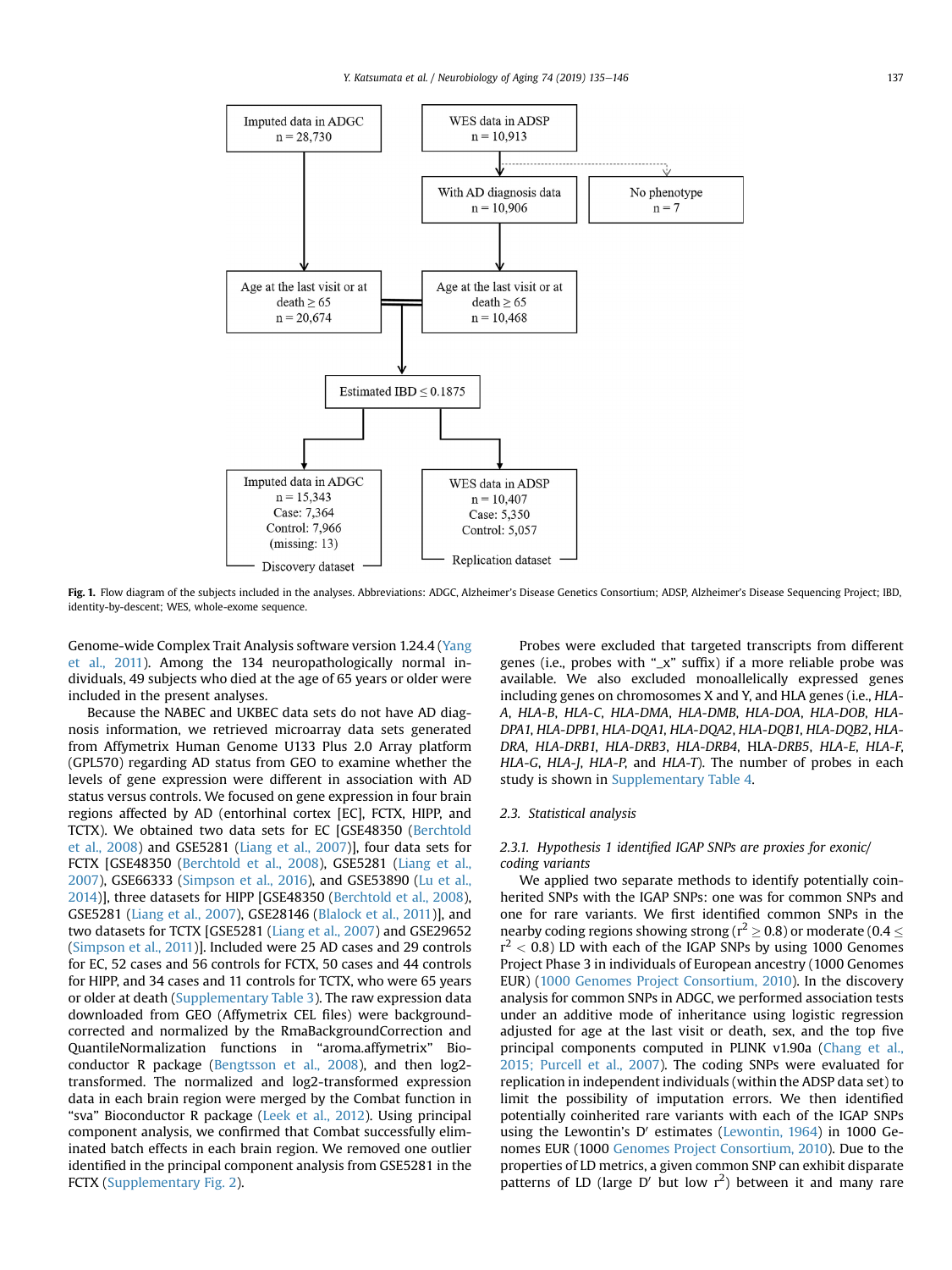variants. We thus focused on nonsynonymous rare variants which are more likely functional and then applied the following criteria: minor allele frequency <0.05, minor allele count  $\geq$ 5, D'  $\geq$  0.9, the same direction of effect on AD, and within 1 Mb from the IGAP SNP. Fisher's exact test was used to examine the association between rare variants and AD in ADSP.

Variant Effect Predictor [\(McLaren et al., 2010\)](#page-11-0) was used to annotate functional consequences of the common coding SNPs and rare variants identified in the association tests. The pathogenetic nature of nonsynonymous common SNPs/rare variants associated with AD was predicted by SIFT [\(http://sift.jcvi.org/\)](http://sift.jcvi.org/) ([Ng and](#page-11-0) [Henikoff, 2003](#page-11-0)), PolyPhen-2 with HumDiv classifier [\(http://](http://genetics.bwh.harvard.edu/pph2/) [genetics.bwh.harvard.edu/pph2/](http://genetics.bwh.harvard.edu/pph2/)) ([Adzhubei et al., 2010](#page-9-0)), and PROVEAN (<http://provean.jcvi.org/index.php>) ([Choi et al., 2012](#page-9-0)) to evaluate the effect of amino acid substitution on a protein function. We also used Genomic Evolutionary Rate Profiling (GERP) $++$ [\(http://mendel.stanford.edu/SidowLab/downloads/gerp/\)](http://mendel.stanford.edu/SidowLab/downloads/gerp/)

[\(Davydov et al., 2010](#page-9-0)) to examine evolutionary conservation for each of the associated nonsynonymous SNPs/rare variants. Higher score of rejected substitutions score indicates that a site is inferred to have a greater level of evolutionary constraint. We implemented these in silico algorithm tools except for PROVEAN for canonical transcripts that are defined as either the longest coding sequence or the longest cDNA in the UCSC Genome Browser ([https://genome.](https://genome.ucsc.edu/) [ucsc.edu/](https://genome.ucsc.edu/)) ([Kent et al., 2002\)](#page-10-0).

#### 2.3.2. Hypothesis 2 identified IGAP SNPs are eQTLs

The goal of these analyses was to evaluate whether the IGAP SNPs were eQTL. We first tested the association between the IGAP SNPs and gene expression on the same chromosome as each of the SNPs, assuming an additive mode of inheritance as implemented in PLINK v1.90a ([Chang et al., 2015; Purcell et al., 2007](#page-9-0)). We then examined whether the levels of gene expression associated with the IGAP SNP status were different from the association with the AD phenotype. An analysis of covariance with age at the death and sex as covariates was applied to test for statistical significance.

For all analyses, we defined associations with false discovery rate (FDR)-adjusted  $p$ -value <0.05 as statistically significant using the Benjamini-Hochberg procedure [\(Benjamini and Hochberg,](#page-9-0) [1995\)](#page-9-0).

#### 3. Results

For the present study, individuals with either prevalent or incident AD were considered as AD cases in ADSP. Descriptive characteristics of individuals in the two genetic data sets are shown in Supplementary Table 5. In ADGC and ADSP, 7364 (48.0%) and 5374 (51.4%) were AD cases, respectively.

#### 3.1. Hypothesis 1 identified IGAP SNPs are proxies of coding variants

In the common SNP analyses, 10 exonic SNPs were in strong LD  $(r^2 \ge 0.8)$  and 16 exonic SNPs in moderate LD (0.4  $\le r^2 < 0.8$ ) with IGAP SNPs based on 1000 Genomes EUR (Supplementary Table 6). We first analyzed the imputed genotype data from ADGC to replicate IGAP SNP association with AD and extended the analyses to exonic common SNPs. We confirmed that several proxy SNPs located in coding regions demonstrated statistically significant associations with the AD phenotype. Of these coding SNPs, we replicated 12 loci (rs2296160 in CR1, rs1049086 in HLA-DQB1, rs2722372 and rs2598044 in NME8, rs2405442 and rs1859788 in PILRA, rs7982 in CLU, rs12453 and rs7232 in MS4A6A, and rs3752246, rs4147930, and rs4147934 in ABCA7) that surpassed the statistical significance level with FDR adjustment in the separate ADSP data set ([Table 1](#page-4-0) and Supplementary Table 7). Of these 12 coding SNPs, six SNPs (rs2296160 in CR1, rs2722372 in NME8, rs1859788 in PILRA, rs7232 in MS4A6A, and rs3752246 and rs4147934 in ABCA7) are missense mutations on at least one of their transcripts (Supplementary Table 8).

In rare variant analyses using ADSP, five rare variants were identified that (1) had  $D' = 1$  and the same direction of effect as an IGAP SNP (rs11575848 in LY6G6C, rs2070600 in AGER, rs62483572 in EPO, rs74547795 in SYTL2, and rs111986709 in DSG3) (Supplementary Table 9) and (2) were missense mutations on at least one of their transcripts (Supplementary Table 10).

The nonsynonymous SNPs and rare variants in the canonical transcript were analyzed in silico with SIFT, PolyPhen-2, PROVEAN, and GERP $++$ . Supplementary Table 11 shows the pathogenetic nature prediction only for the canonical transcripts. None of the common nonsynonymous SNPs except for rs7232 in MS4A6A were predicted to have a functional impact; the minor allele of rs7232 was predicted to be possibly damaging to the MS4A6A protein according to PolyPhen-2. In contrast, all of the rare variants were predicted to have deleterious effects on protein function.

#### 3.2. Hypothesis 2 identified IGAP SNPs are eQTLs

[Table 2](#page-4-0) shows transcript levels (gene expression) in blood that were significantly associated with the IGAP SNPs, each reaching FDR-adjusted significance level. The risk allele of rs10838725 in CELF1 was associated with increased MYBPC3 expression, and the protective allele of rs983392 in MS4A6A was associated with decreased expression of MS4A6A itself. MYBPC3 expression (probe ID: 11725151\_at) and MS4A6A expression (probe ID: 11716846\_a\_at) were also significantly associated with AD status.

The significant associations between the IGAP SNPs and brain gene expression in NABEC and UKBEC are shown in [Table 3](#page-5-0). In FCTX data of NABEC, rs8093731 in DSG2 acted as an eQTL for two genes, DLGAP1 and NETO1, which were highly correlated ( $r^2 = 0.69$ ). In UKBEC, the risk allele of rs4147929 in ABCA7, the risk allele of rs10948363 in CD2AP, and the protective allele of rs3865444 in CD33 were associated with increased EID2B expression in FCTX, increased AK9 expression in FCTX, and decreased IER2 expression in TCTX, respectively.

In comparison with non-AD samples using the merged data sets, AD cases had significantly lower expressions of DLGAP1 and NETO1 (potentially regulated by the DSG2 SNP) in the four brain regions and of EID2B (potentially regulated by the ABCA7 SNP) in the HIPP. Significantly higher expression of AK9 (potentially regulated by the CD2AP SNP) and IER2 (potentially regulated by the CD33 SNP) in AD cases was seen in the EC/HIPP and EC/TCTX, respectively ([Table 4\)](#page-5-0).

### 4. Discussion

Although large GWAS have identified novel loci that are associated with altered AD risk, we have a relatively poor understanding of the functional impact of these loci. In this study, we examined possible functional effects of the IGAP SNPs on AD under two hypotheses: "the IGAP SNP is a proxy of a coding variant" and "the IGAP SNP is an eQTL." For the first hypothesis, rs6656401 in CR1, rs9271192 in HLA-DRB5-DRB1, rs2718058 in NME8, rs1476679 in ZCWPW1, rs9331896 in CLU, rs983392 in MS4A6A, and rs4147929 in ABCA7 are proxies of common coding SNPs. In addition, the IGAP SNPs rs9271192 in HLA-DRB5-DRB1, rs1476679 in ZCWPW1, rs10792832 in PICALM, and rs8093731 in DSG2 may reflect the net effect of nonsynonymous rare variants. For the second hypothesis, rs8093731 in DSG2, rs4147929 in ABCA7, rs10948363 in CD2AP, and rs3865444 in CD33 are associated with gene expression, although whether these SNPs are proxies for the functional regulatory SNP or functional themselves requires further studies.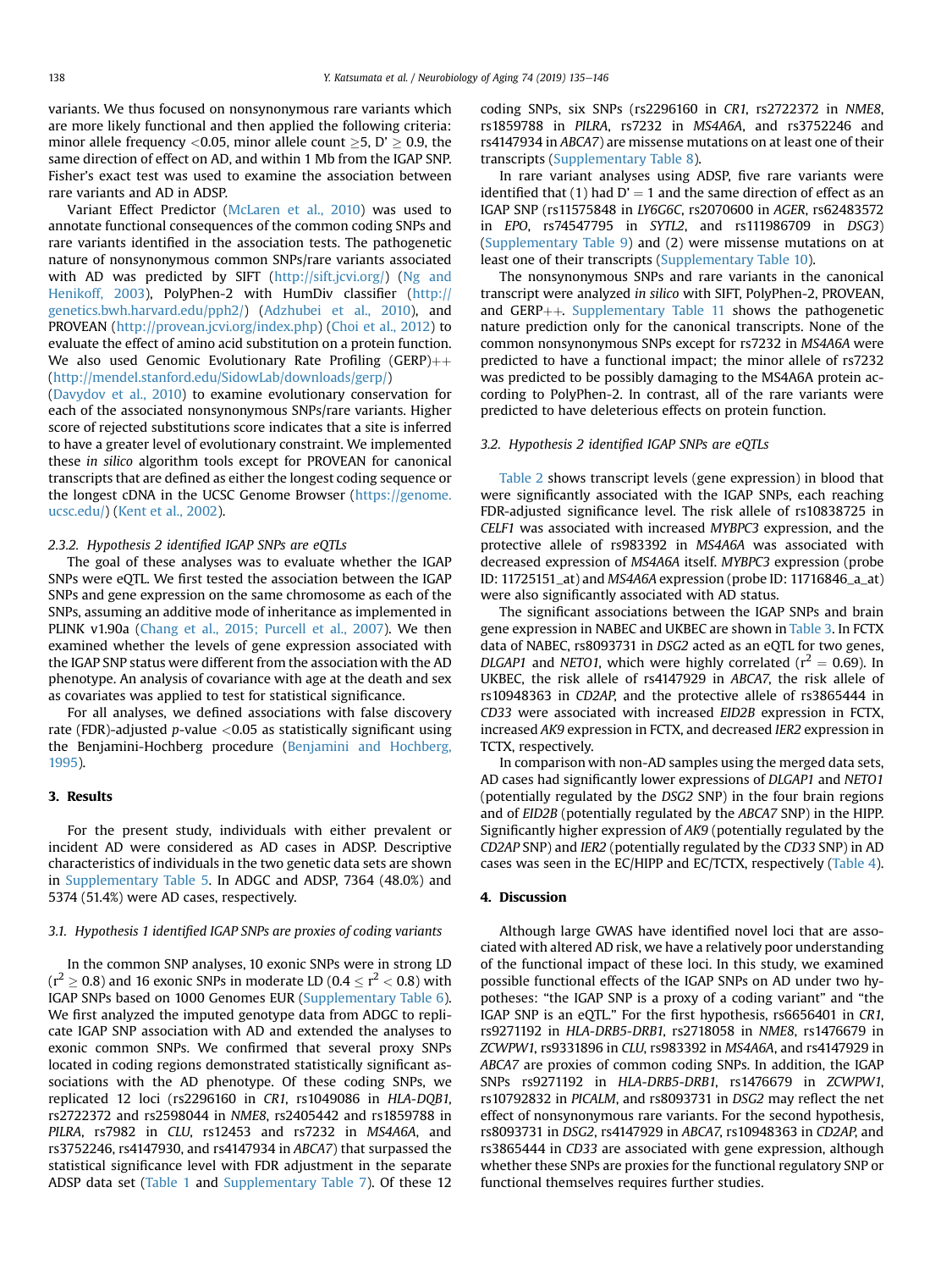<span id="page-4-0"></span>

| Table 1                                                                                                                                                                |
|------------------------------------------------------------------------------------------------------------------------------------------------------------------------|
| Association of IGAP SNPs and the coding SNPs strongly correlated with the IGAP SNPs with Alzheimer's disease in two data sets: ADGC <sup>a</sup> and ADSP <sup>b</sup> |

| <b>IGAP SNP</b>              |              |                   | Exonic SNP            |               |                   |                       |             |                       |
|------------------------------|--------------|-------------------|-----------------------|---------------|-------------------|-----------------------|-------------|-----------------------|
| <b>SNP</b>                   | Closest gene | ADGC <sup>a</sup> |                       | <b>SNP ID</b> | ADGC <sup>a</sup> |                       | <b>ADSP</b> |                       |
|                              |              | <b>OR</b>         | p-value               |               | <b>OR</b>         | p-value               | OR          | p-value               |
| Strong LD ( $r^2 \geq 0.8$ ) |              |                   |                       |               |                   |                       |             |                       |
| rs6656401                    | CR1          | 1.17              | $8.49 \times 10^{-7}$ | rs4844600     | 1.17              | $4.22 \times 10^{-7}$ | ۰           |                       |
|                              |              |                   |                       | rs2296160     | 1.18              | $4.24 \times 10^{-8}$ | 1.11        | $8.56 \times 10^{-3}$ |
| rs9271192                    | HLA-DRB5     | 1.11              | $2.66 \times 10^{-4}$ | rs9270303     | Ξ.                |                       | 1.15        | $2.50 \times 10^{-4}$ |
| rs1476679                    | ZCWPW1       | 0.92              | $1.41 \times 10^{-3}$ | rs2405442     | 0.92              | $2.12 \times 10^{-3}$ | 0.89        | $1.09 \times 10^{-3}$ |
|                              |              |                   |                       | rs1859788     | 0.93              | $5.62 \times 10^{-3}$ | 0.89        | $1.12 \times 10^{-3}$ |
| rs9331896                    | <b>CLU</b>   | 0.92              | $1.02 \times 10^{-3}$ | rs7982        | 0.91              | $3.64 \times 10^{-4}$ | 0.90        | $1.62 \times 10^{-3}$ |
| rs10838725                   | CELF1        | 1.05              | 0.054                 | rs2293576     | 1.03              | 0.24                  | 1.07        | 0.040                 |
| rs983392                     | MS4A6A       | 0.86              | $7.22 \times 10^{-9}$ | rs12453       | 0.86              | $1.34 \times 10^{-9}$ | 0.89        | $3.60 \times 10^{-4}$ |
| rs4147929                    | ABCA7        | 1.12              | $1.39 \times 10^{-3}$ | rs3752246     | 1.11              | $2.70 \times 10^{-3}$ | 1.18        | $9.89 \times 10^{-5}$ |
| rs3865444                    | CD33         | 0.91              | $4.49 \times 10^{-4}$ | rs12459419    | 0.91              | $4.02 \times 10^{-4}$ | 0.94        | 0.090                 |

Bold p-value represents the statistical significance after false discovery rate adjustment.

Key: IGAP, International Genomics of Alzheimer's Project; SNP, single-nucleotide polymorphism; ADSP, Alzheimer's Disease Sequencing Project; ADGC, Alzheimer's Disease Genetic Consortium; OR, odds ratio; LD, linkage disequilibrium.

Imputed genotype data from ADGC.

**b** Whole-exome sequencing data from ADSP.

# 4.1. CR1 SNPs

There were two common coding SNPs, rs4844600 (synonymous) and rs2296160 (nonsynonymous), in strong LD with the IGAP SNP, although the association between rs4844600 and AD could not be assessed for replication because of the lack of WES data in ADSP. CR1, located on chromosome 1q32.2 within a cluster of complement-related genes, encodes complement receptor 1, which typically acts to bind complement-labeled proteins or complexes for their clearance by the immune system ([Khera and Das,](#page-10-0) [2009\)](#page-10-0). Regarding AD, the CR1 protein acts a receptor for complement fragments bound to  $A\beta$ , and thus, the change in CR1 protein structure and expression levels may be related to  $\overrightarrow{AB}$  clearance ([Rogers et al., 2006\)](#page-11-0). The synonymous SNP rs4844600 (E60E) is located on exon 2, the IGAP SNP rs6656401 is located between exons 4 and 5, and the nonsynonymous SNP rs2296160, which causes an alanine-to-threonine amino acid substitution at codon position 2419 (A2419T), is located on exon 44. The SNP rs1408077 in CR1, which is in strong LD with the IGAP SNP rs6656401, was reported to be associated with loss of EC thickness (Biffi [et al., 2010\)](#page-9-0), and carriers of the IGAP SNP rs6656401\_A had smaller local gray matter volume in the EC in young health adults, which may lead to or reflect increased risk of late-onset AD ([Bralten et al., 2011](#page-9-0)). These results may indicate a causal relationship between CR1 SNPs and AD development.

# 4.2. HLA-DRB5-DRB1 SNPs

The IGAP SNP rs9271192 is located in an intergenic region (chromosome 6p21.32), near HLA class II genes (HLA-DR, -DQ, and -DP). There were four common coding SNPs that were in strong or moderate LD with the IGAP SNP; one nonsynonymous SNP

#### Table 2

Significant association of the IGAP SNPs with gene expression in blood in ADNI

| <b>IGAP SNP</b><br>Closest gene |          | Probe set ID <sup>a</sup> | Gene         | eQTL association | AD association         |                         |
|---------------------------------|----------|---------------------------|--------------|------------------|------------------------|-------------------------|
|                                 |          |                           |              |                  | $p$ -value $p$         | $p$ -value <sup>c</sup> |
| rs6733839                       | BIN1     | 11719631_s_at             | BIN1         | 0.071            | $1.51 \times 10^{-7}$  | 0.28                    |
|                                 |          | 11746895_a_at             | BIN1         | 0.084            | $2.05 \times 10^{-6}$  | 0.56                    |
| rs111418223                     | HLA-DRB5 | 11730933_a_at             | AGPAT1       | 0.120            | $1.83 \times 10^{-11}$ | 0.91                    |
|                                 |          | 11750187_a_at             | AGPAT1       | 0.114            | $6.96 \times 10^{-9}$  | 0.68                    |
|                                 |          | 11751668_a_at             | AGPAT1       | 0.119            | $1.71 \times 10^{-8}$  | 0.94                    |
| rs1476679                       | ZCWPW1   | 11722909_a_at             | GATS         | 0.177            | $1.53 \times 10^{-17}$ | 0.53                    |
|                                 |          | 11736388_a_at             | TRIM4        | $-0.129$         | $3.53 \times 10^{-9}$  | 0.95                    |
|                                 |          | 11743311_a_at             | <b>PILRB</b> | $-0.115$         | $4.15 \times 10^{-9}$  | 0.85                    |
|                                 |          | 11730023_s_at             | <b>PILRB</b> | $-0.107$         | $1.58\times10^{-8}$    | 0.78                    |
|                                 |          | 11730022_a_at             | <b>PILRB</b> | $-0.128$         | $3.77 \times 10^{-8}$  | 0.89                    |
|                                 |          | 11760665_at               | ZKSCAN1      | 0.147            | $2.30 \times 10^{-7}$  | 0.15                    |
|                                 |          | 11730247_a_at             | <b>PVRIG</b> | 0.086            | $6.07 \times 10^{-5}$  | 0.82                    |
| rs11771145                      | EPHA1    | 11755327_s_at             | LOC154761    | 0.109            | $3.68 \times 10^{-6}$  | 0.40                    |
| rs28834970                      | PTK2B    | 11720981_a_at             | PTK2B        | 0.114            | $6.86 \times 10^{-18}$ | 0.40                    |
|                                 |          | 11720982_s_at             | PTK2B        | 0.086            | $1.18 \times 10^{-17}$ | 0.91                    |
|                                 |          | 11720980_a_at             | PTK2B        | 0.094            | $7.33 \times 10^{-12}$ | 0.47                    |
|                                 |          | 11723344_at               | TRIM35       | $-0.070$         | $2.31\times10^{-6}$    | 0.45                    |
| rs10838725                      | CELF1    | 11725151_at               | MYBPC3       | 0.140            | $1.07 \times 10^{-7}$  | $8.13 \times 10^{-5}$   |
| rs983392                        | MS4A6A   | 11716846_a_at             | MS4A6A       | $-0.082$         | $2.34 \times 10^{-12}$ | $4.97 \times 10^{-3}$   |
|                                 |          | 11751570_a_at             | MS4A4A       | $-0.150$         | $1.15 \times 10^{-6}$  | 0.85                    |
|                                 |          | 11732865_a_at             | MS4A4A       | $-0.179$         | $1.59 \times 10^{-6}$  | 0.68                    |

Key: AD, Alzheimer's disease; IGAP, International Genomics of Alzheimer's Project; SNP, single-nucleotide polymorphism; ADNI, Alzheimer's Disease Neuroimaging Initiative; eQTL, expression quantitative trait locus.

Probe set IDs on Affymetrix Human Genome U219 Array.

p-values less than significance level after false discovery rate adjustment were displayed.

<sup>c</sup> p-values calculated by analysis of covariance with the outcome of gene expression and the predictor of Alzheimer's disease status (normal/mild cognitive impairment/AD).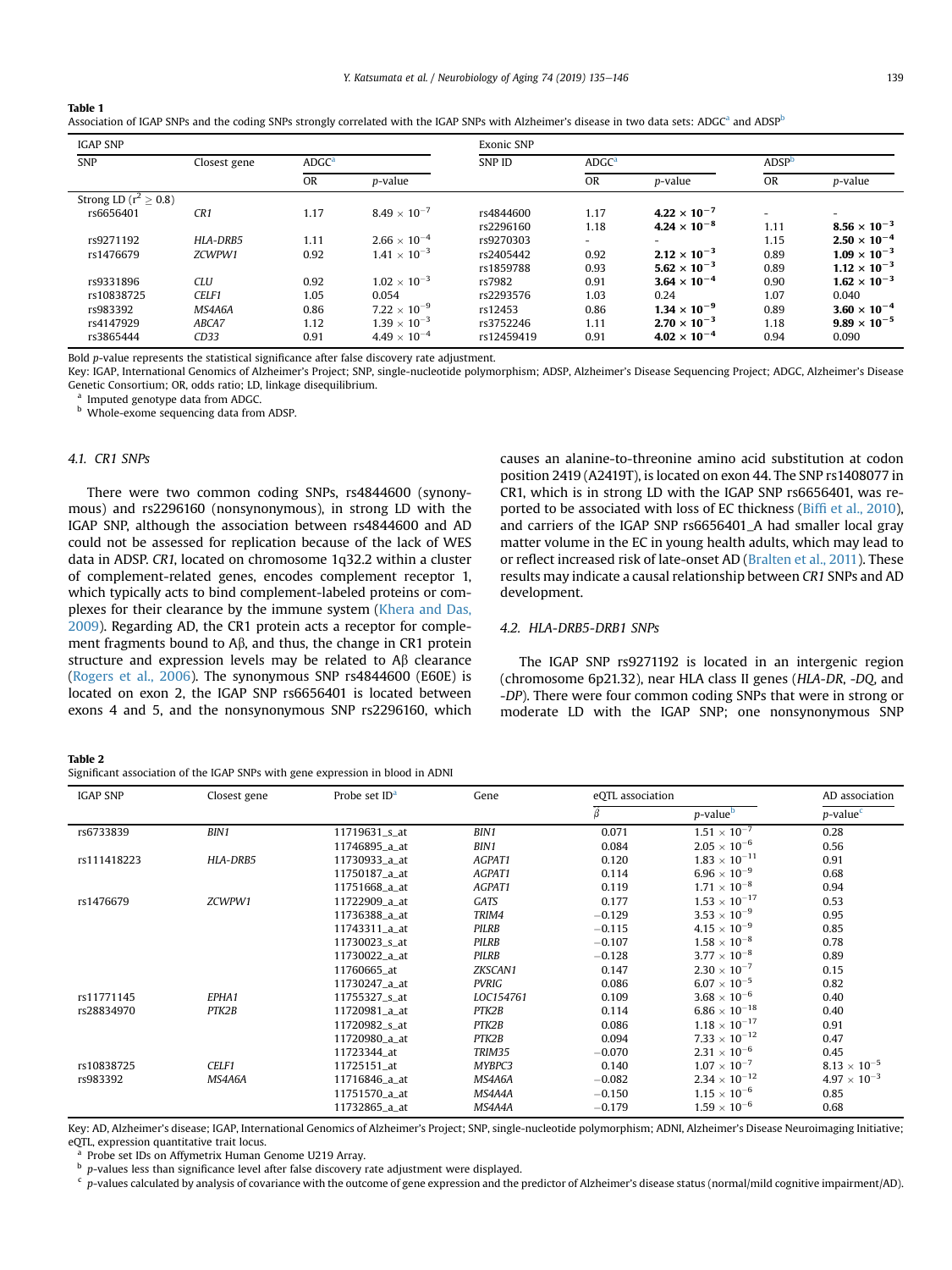<span id="page-5-0"></span>

| I<br>$\sim$ |
|-------------|
|-------------|

#### Table 3

Significant association of the IGAP SNPs with brain gene expression in NABEC and bUKBEC

| <b>IGAP SNP</b>                               | Closest<br>gene        | Probe set ID <sup>a</sup>                  | Gene<br>expressionb              | ô                          | $p$ -value $c$                                                          |
|-----------------------------------------------|------------------------|--------------------------------------------|----------------------------------|----------------------------|-------------------------------------------------------------------------|
| <b>NABEC</b><br>rs8093731                     | DSG <sub>2</sub>       | <b>ILMN 2380779</b><br><b>ILMN 1783168</b> | DI GAP1<br>NETO <sub>1</sub>     | 0.770<br>0.706             | $1.36 \times 10^{-8}$<br>$1.11 \times 10^{-5}$                          |
| UKBEC<br>rs4147929<br>rs10948363<br>rs3865444 | ABCA7<br>CD2AP<br>CD33 | t3862068<br>t2969159<br>t3822216           | EID2B<br>AK9<br>IER <sub>2</sub> | 0.259<br>0.343<br>$-0.255$ | $3.94 \times 10^{-6}$<br>$1.64 \times 10^{-5}$<br>$1.96 \times 10^{-5}$ |

Key: IGAP, International Genomics of Alzheimer's Project; SNP, single nucleotide polymorphism; NABEC, North American Brain Expression Consortium; UKBEC, United Kingdom Brain Expression Consortium; FCTX, frontal cortex; TCTX, temporal cortex.

<sup>a</sup> Probe set IDs on HumanHT-12\_v3 Expression BeadChips in NABEC (platform = GPL6947) and on Affymetrix Exon 1.0 ST Arrays in UKBEC (platform = GPL5175).

<sup>b</sup> DLGAP1, NETO1, EID2B, and AK9 expressions in FCTX, and IER2 expression in TCTX.

 $c$  p-values less than significance level after false discovery rate adjustment are displayed.

rs9270303 in HLA-DRB1, three synonymous SNPs rs2308759 in HLA-DRB1, rs1049092, and rs1049086 in HLA-DQB1. Because of missing data in ADGC, the association tests of rs9270303, rs2308759, and rs1049092 with AD could not be performed in the discovery analysis [\(Table 1](#page-4-0) and Supplementary Table 7). We also identified two nonsynonymous rare variants, rs11575848 and rs2070600, that are potentially coinherited with the IGAP SNP ( $D' =$ 1) and are located in the major histocompatibility complex class III region. LY6G6C (rs11575848) encodes a leukocyte antigen-6 superfamily member, and AGER (rs2070600) encodes a receptor for advanced glycosylation end product. The receptor for advanced glycosylation end product protein is a member of the immunoglobulin superfamily and may regulate  $\mathsf{A}\beta$  transport across the blood-brain barrier [\(Tarasoff-Conway et al., 2015](#page-11-0)).

At least three classes of genes expressed from a single allele (monoallelic) are recognized to exist [\(Chess, 2012; Gimelbrant et al.,](#page-9-0) [2007](#page-9-0)). One class is the autosomal imprinted genes regulated in a parent-of-origin-specific manner. The second class is X-inactivated. The third class of these genes is located randomly in autosomes and includes several immune system genes ([Chess, 2012;](#page-9-0)

[Gimelbrant et al., 2007\)](#page-9-0). Because we excluded from the analysis HLA genes that are randomly monoallelically expressed, we did not examine the associations between the IGAP SNP rs9271192 and expression of HLA genes including HLA-DRB5 and HLA-DRB1. Given epigenetic association between DNA methylation in HLA-DRB5 and AD pathology [\(Yu et al., 2015\)](#page-11-0), allele-specific expression at these loci may have a strong impact on immunobiological function related to AD.

# 4.3. CD2AP SNPs

Increased expression of AK9 in the FCTX was associated with the risk allele of the CD2AP IGAP SNP, and AK9 was significantly overexpressed in the EC and HIPP brain regions of AD cases. AK9, located on chromosome 6q21 and more than 60 Mb away from CD2AP locus, encodes a member of adenylate kinase family of enzymes. Adenylate kinase reversibly catalyzes the interconversion of adenine nucleotides (ATP + AMP  $\leftrightarrow$  2 ADP) ([Amiri et al., 2013\)](#page-9-0).

## 4.4. NME8 SNPs

Two common coding SNPs were in moderate LD with the IGAP NME8 SNP, one nonsynonymous SNP rs2722372 and one synonymous SNP rs2598044. The nonsynonymous SNP rs2722372 causes arginine-to-lysine amino acid substitution at the codon position 43 (R43K). These coding SNPs were significantly associated with AD and the associations were replicated. NME8, located on chromosome 7p14.1, encodes a protein with an N-terminal thioredoxin domain and C-terminal nucleoside diphosphate kinase domains. The NME8 protein is a member of NME/NM23 family. Although the function of this gene is poorly characterized, Liu et al. showed that the IGAP SNP rs2718058 had a neuroprotective effect against cognitive decline, elevated tau levels in cerebrospinal fluid, and hippocampal atrophy [\(Liu et al., 2014](#page-10-0)).

### 4.5. ZCWPW1 SNPs

There were three common coding SNPs that were in strong or moderate LD with the IGAP ZCWPW1 SNP, one nonsynonymous SNP rs1859788 (in PILRA) and two synonymous SNP rs2405442 (in PILRA) and rs909152 (in LRCH4). The nonsynonymous SNP

#### Table 4

| Probe set $IDa$     | EC       |                       | <b>FCTX</b> |                       | <b>HIPP</b> |                       | <b>TCTX</b> |                       |
|---------------------|----------|-----------------------|-------------|-----------------------|-------------|-----------------------|-------------|-----------------------|
|                     | β        | p-value               | β           | p-value               | β           | p-value               | β           | p-value               |
| Identified in NABEC |          |                       |             |                       |             |                       |             |                       |
| DLGAP1              |          |                       |             |                       |             |                       |             |                       |
| 206489_s_at         | $-0.495$ | $5.68 \times 10^{-3}$ | $-0.294$    | 0.013                 | $-0.635$    | $2.77 \times 10^{-6}$ | $-0.318$    | $1.58 \times 10^{-4}$ |
| 206490 at           | $-0.225$ | 0.071                 | $-0.202$    | 0.039                 | $-0.280$    | $3.18 \times 10^{-4}$ | $-0.212$    | 0.052                 |
| 210750 s at         | $-0.343$ | 0.013                 | $-0.135$    | 0.13                  | $-0.084$    | 0.27                  | 0.214       | 0.071                 |
| NETO <sub>1</sub>   |          |                       |             |                       |             |                       |             |                       |
| 1552736_a_at        | $-0.433$ | $5.36 \times 10^{-3}$ | $-0.210$    | 0.14                  | $-0.597$    | $1.53 \times 10^{-5}$ | $-0.088$    | 0.58                  |
| 1552904 at          | $-0.411$ | $2.70 \times 10^{-4}$ | $-0.115$    | 0.085                 | $-0.359$    | $5.23 \times 10^{-6}$ | $-0.119$    | 0.085                 |
| 1562713_a_at        | $-0.548$ | $2.95 \times 10^{-3}$ | $-0.255$    | $8.99 \times 10^{-3}$ | $-0.615$    | $1.97 \times 10^{-5}$ | $-0.276$    | $4.73 \times 10^{-4}$ |
| Identified in UKBEC |          |                       |             |                       |             |                       |             |                       |
| EID <sub>2</sub> B  |          |                       |             |                       |             |                       |             |                       |
| 242470 at           | $-0.383$ | 0.051                 | $-0.319$    | 0.015                 | $-0.424$    | $6.70 \times 10^{-4}$ | $-0.166$    | 0.33                  |
| AK9                 |          |                       |             |                       |             |                       |             |                       |
| 1552299_at          | 0.039    | 0.54                  | 0.014       | 0.82                  | 0.001       | 0.99                  | $-0.179$    | 0.048                 |
| 1564002_a_at        | 0.197    | $5.23 \times 10^{-3}$ | 0.092       | 0.084                 | 0.287       | $6.38 \times 10^{-3}$ | 0.083       | 0.41                  |
| IER2                |          |                       |             |                       |             |                       |             |                       |
| 202081_at           | 0.292    | $7.11 \times 10^{-4}$ | 0.141       | 0.060                 | 0.061       | 0.52                  | 0.949       | $4.48 \times 10^{-5}$ |

Bold p-value represents the statistical significance after FDR adjustment.

Key: NABEC, North American Brain Expression Consortium; UKBEC, United Kingdom Brain Expression Consortium; EC, entorhinal cortex; HIPP, hippocampus; FCTX, frontal cortex; TCTX, temporal cortex.

 $^{\text{a}}$  Probe set IDs on Affymetrix U133 Plus 2.0 array (platform  $=$  GPL570).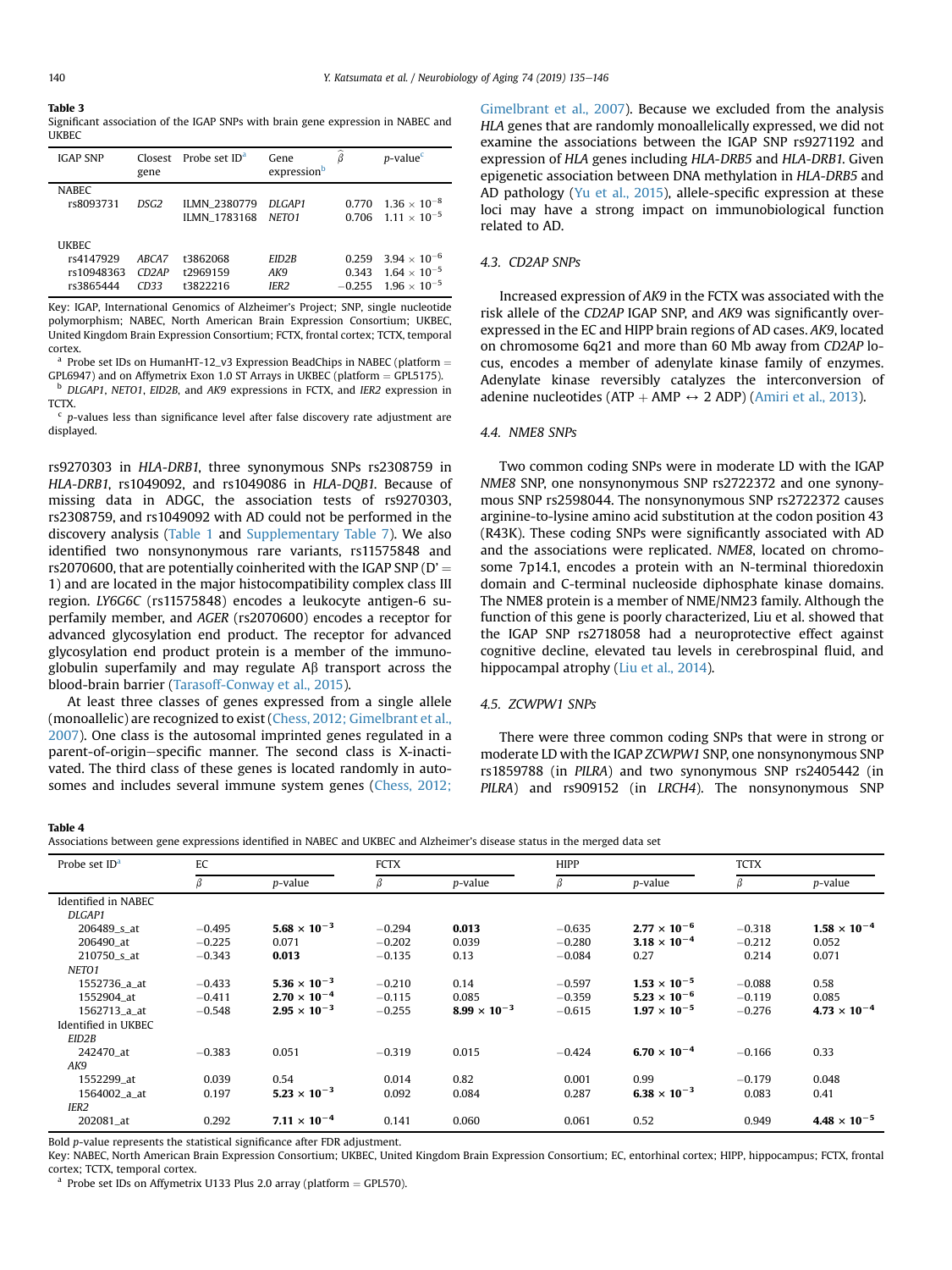rs1859788 causes glycine-to-arginine amino acid substitution at codon position 78 (G78R). The coding SNPs which are in strong LD with the IGAP SNP were significantly associated with AD and we confirmed associations in the replication analysis. There was also one nonsynonymous rare variant rs62483572 (in EPO) with  $D' = 1$ that causes an amino acid substitution of aspartic acid to asparagine at codon position 70 (D70N). This variant had a more protective effect than the nonsynonymous common SNP rs18597955 (odds ratio = 0.53 for rs62483572 vs. odds ratio = 0.89 for rs1859788 in ADSP). Erythropoietin exhibits a neuroprotective effect under various conditions of neuronal damage such as hypoxia-ischemia, and thus, the nonsynonymous rare variants may be involved in promoting maintenance of homeostasis [\(Siren et al., 2001\)](#page-11-0).

The IGAP SNP was associated with the expression of several genes including GATS, TRIM4, PILRB, ZKSCAN1, and PVRIG in blood. However, we did not find significant associations between expression of these genes and AD. ZCWPW1, located on chromosome 7q22.1, encodes zinc finger CW (zf-CW)-type and PWWP domain containing 1. Although the function(s) of this gene are unknown, zf-CW may be involved in epigenetics as it is regarded as a member of histone modification reader modules ([He et al., 2010](#page-10-0)).

The IGAP SNP was associated with the expression of several genes including GATS, TRIM4, PILRB, ZKSCAN1, and PVRIG in blood. However, we did not find significant associations between expression of these genes and AD. ZCWPW1, located on chromosome 7q22.1, encodes zf-CW-type and PWWP domain containing 1. Although the function(s) of this gene are unknown, zf-CW may be involved in epigenetics as it is regarded as a member of histone modification reader modules ([He et al., 2010\)](#page-10-0).

#### 4.6. CLU SNPs

We confirmed that the synonymous CLU SNP rs7982 is in strong LD with the IGAP SNP rs9331896 and was protectively associated with AD. However, we found no evidence of gene expression regulation that was associated with either the CLU IGAP SNP or the proxy, synonymous SNP. CLU is located on chromosome 8p21.1, and encodes clusterin, also known as apolipoprotein J. Clusterin directly influences  $A\beta$ , regulating the conversion of  $A\beta$  into insoluble forms ([Desikan et al., 2014; Yu and](#page-9-0) [Tan, 2012\)](#page-9-0). CLU has two main isoforms, nuclear CLU (nCLU, isoform 1) and secretory CLU (sCLU, isoform 2) with different functions. The sCLU form is prosurvival, whereas nCLU is proapoptotic ([Shannan et al., 2006](#page-11-0)). Because the coding SNP rs7982 is synonymous, it may affect alternative splicing as Ling et al. showed that the protective SNP rs11136000 (which is in almost perfect LD with rs7982 in 1000 genomes EUR) was associated with an increased nCLU expression level [\(Ling et al., 2012\)](#page-10-0).

#### 4.7. CELF1 SNPs

We did not find evidence that the CELF1 SNP rs10838725 and the proxy coding SNPs in LD with the IGAP SNP were associated with AD. However, rs10838725 acted as eQTL for MYBPC3 expression in blood, which was associated with AD. MYBPC3 is located on chromosome 11p11.2 and encodes cardiac myosin binding protein C expressed in heart muscle [\(Gautel et al., 1995](#page-10-0)). Huang et al. reported that the protective allele of rs1057233 in CELF1 ( $r^2 = 0.17$  and D' = 0.97 with the IGAP SNP rs10838725 as shown in Supplementary Table 1) was associated with decreased MYBPC3 and SPI1 expressions and with the higher cerebrospinal fluid  $A\beta_{42}$  levels [\(Huang](#page-10-0) [et al., 2017\)](#page-10-0). Our finding that the risk allele of IGAP SNP rs10838725 in CELF1 was associated with the increased MYBPC3 expression and also correlated with AD status is concordant with the previous study.

#### 4.8. MS4A6A SNPs

The IGAP SNP rs983392 located downstream of MS4A6A was associated with several striking gene regulatory features. We found two coding SNPs, rs12453 and rs7232, in LD with the protective IGAP SNP rs983392. The coding SNP rs7232 is nonsynonymous, causing threonine-to-serine amino acid substitution at codon position 213 (T213S), while the SNP rs12453 is synonymous (L137L). The IGAP SNP was associated with expression in blood of MS4A6A and other members of the MS4A gene family. Moreover, decreased MS4A6A expression was associated with AD risk (Fig. 2). These results help illustrate that the two basic hypotheses we were testing (SNP is a proxy for a coding variant; and, SNP is an eQTL) are not mutually exclusive.

MS4A6A, located on chromosome 11q12.2, encodes a member of membrane-spanning 4A gene family (membrane-spanning 4A domains, subfamily A, member 6A). MS4A genes are highly expressed in hematopoietic cells and involved in the regulation of calcium signaling ([Ma et al., 2015\)](#page-11-0). Although functions of the MS4A6A protein are still incompletely understood, it is possible that the MS4A6A SNPs are linked to AD via deregulation of calcium signaling implicated in neurodegenerative diseases ([LaFerla, 2002;](#page-10-0) [Marambaud et al., 2009](#page-10-0)).

#### 4.9. PICALM SNPs

There was one nonsynonymous rare variant rs74547795 in SYTL2 with  $D' = 1$  for the IGAP SNP that causes amino acid substitution of alanine to aspartic acid at codon position 825 (A825D). PICALM is located on chromosome 11q14.2 and encodes a phosphatidylinositol cinding clathrin assembly protein that may be involved in  $\mathsf{A}\beta$  clearance [\(Zhao et al., 2015](#page-11-0)) and synaptic neurotransmission release ([Sleegers et al., 2010\)](#page-11-0). On the other hand, there is no evidence that SYTL2 is associated with AD.



Fig. 2. Potential pathway for the relationship between MS4A6A SNPs, blood gene expression, and Alzheimer's disease phenotype. The relationship between MS4A6A IGAP SNP rs983392, blood gene expression, and Alzheimer's disease phenotype is complex and possibly multifactorial. The rs983392 SNP constitutes an eQTL for MS4A6A and also a proxy for a nonsynonymous exonic MS4A6A SNP rs7232. It is possible that the nonsynonymous SNP rs7232 is not, or is only partially responsible, for the eQTL phenomena, which may indicate parallel gene regulatory mechanism(s). Abbreviations: SNP, single-nucleotide polymorphism; IGAP, International Genomics of Alzheimer's Project; eQTL, expression quantitative trait locus.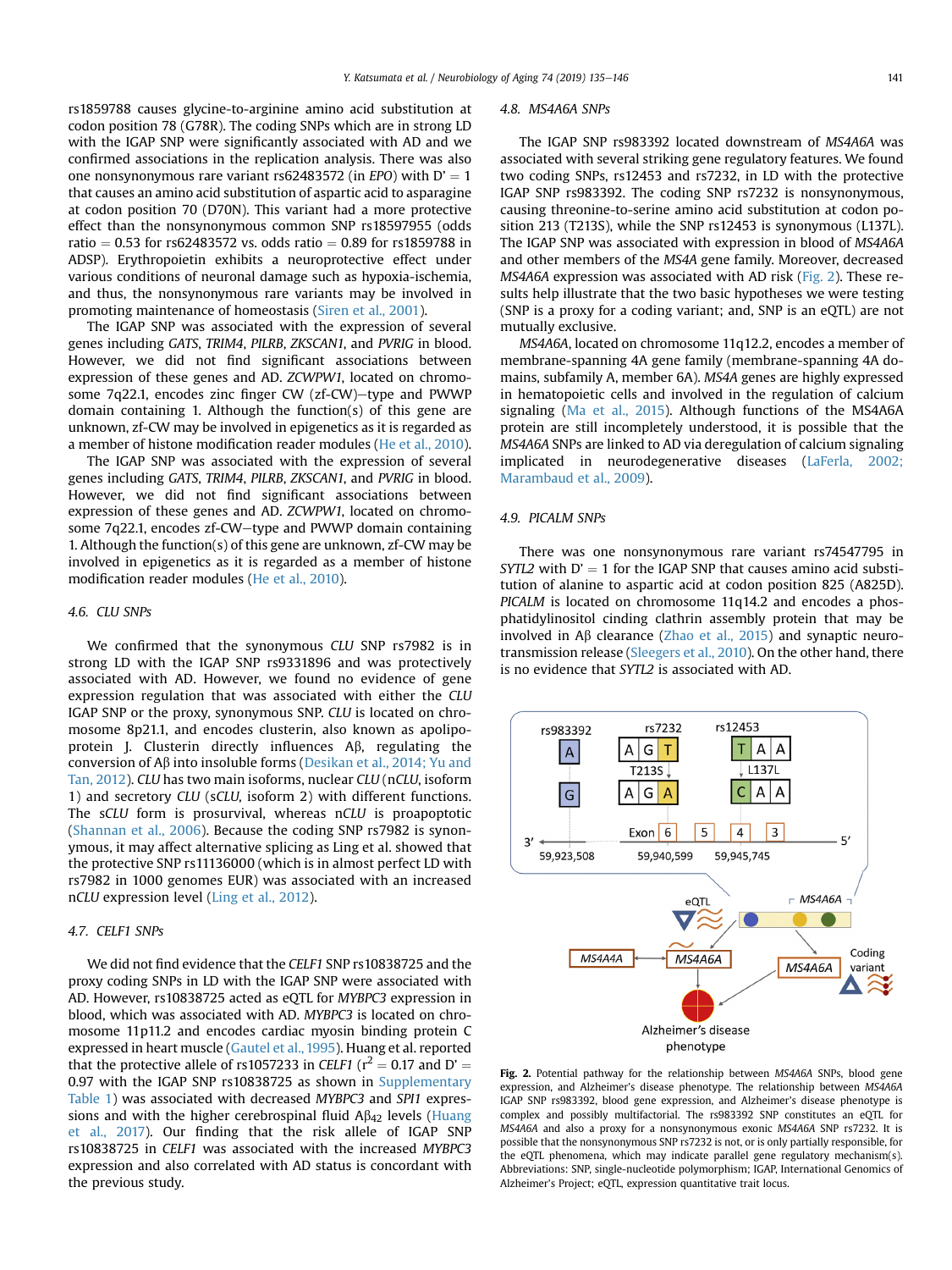# 4.10. DSG2 SNPs

There was one nonsynonymous rare variant rs111986709 located in DSG3 with  $D' = 1$  for the IGAP SNP. The variant causes serine-to-phenylalanine amino acid substitution at codon position 771 (S771F), and the mutation was predicted to have an impact on the DSG3 protein. DSG2 and DSG3 encode members of the desmoglein family. The role of these genes in AD is unknown.

The expression of both DLGAP1 and NETO1 were strongly associated with the DSG2 IGAP SNP and were highly correlated with each other in the FCTX. Interestingly, these genes were significantly underexpressed in four brain regions of AD cases. Located on chromosome 18p11.31 more than 25 Mb away from DSG2, DLGAP1 encodes disks large-associated protein 1 (also known as guanylate kinase-associated protein [GKAP]). NETO1 is located on chromosome 18q22.3, more than 40 Mb away from DSG2, and encodes neuropilin and tolloid-like 1. Both DLGAP1 and NETO1 are mainly expressed in neurons of human brains [\(http://web.stanford.edu/group/barres\\_lab/](http://web.stanford.edu/group/barres_lab/brainseqMariko/brainseq2.html) [brainseqMariko/brainseq2.html](http://web.stanford.edu/group/barres_lab/brainseqMariko/brainseq2.html)) [\(Bennett et al., 2016](#page-9-0)) and may be involved in N-methyl-D-aspartate receptor-dependent synaptic plasticity ([Ng et al., 2009; Shin et al., 2012](#page-11-0)).

#### 4.11. ABCA7 SNPs

Of six coding SNPs in strong or moderate LD with the IGAP SNP, we confirmed that two nonsynonymous SNPs [rs3752246 causing alanine-to-glycine amino acid substitution at codon position 1527 (A1527G) and rs4147934 causing serine-to-alanine amino acid substitution at codon position 2045 (S2045A)] and one synonymous SNP [rs4147930 (L1995L)] were associated with AD. The IGAP SNP acted as an eQTL for EID2B expression (the risk allele was associated with increased EID2B expression in the FCTX). However, decreased expression of EID2B in HIPP was associated with AD risk (i.e., the association directions are in conflict). ABCA7, located on chromosome 19p13.3, encodes a member of the superfamily of ATPbinding cassette transporters. ABCA7 is expressed in hippocampal CA1 neurons and in microglia ([Kim et al., 2006](#page-10-0)). ABCA7 is involved in lipid efflux from cells to lipoproteins and has been associated with  $\mathsf{A}\beta$  accumulation [\(Kim et al., 2013](#page-10-0)).

### 4.12. CD33 SNPs

There were two nonsynonymous SNPs in strong or moderate LD with the IGAP CD33 SNP, rs12459419 causing alanine-to-valine amino acid substitution at codon position 14 (A14V) and rs35112940 causing glycine-to-arginine amino acid substitution at codon position 304 (G304R). Although we did not find sufficient evidence that the proxy coding SNPs in LD with the IGAP SNP rs3865444 were associated with AD, the protective allele of rs3865444 was associated with decreased IER2 expression in the TCTX and, further, decreased IER2 expression in the EC and TCTX had a protective effect on AD. IER2 is located on chromosome 19p13.2 more than 35 Mb away from CD33 and encodes immediate early response 2. IER2 may function as a transcription factor [\(Takaya](#page-11-0) [et al., 2009](#page-11-0)).

Malik et al. reported that the IGAP SNP rs3865444 modulated exon 2 splicing by showing that the proportion of CD33 expressed as a CD33 isoform-lacking exon 2 was increased in the protective allele of rs3865444; the proxy nonsynonymous SNP rs12459419 was shown to modulate exon 2 splicing efficiency [\(Malik et al.,](#page-11-0) [2013](#page-11-0)). Additional studies are warranted to examine the association between CD33 isoform and IER2 expression.

There are limitations to this study. We aggregated data from many rich resources that aid in establishing a confluence of related information; however, these data sets are heterogeneous and can

exhibit biases from their respective parent study designs, analytic protocols, and participant pools. A major limitation of our study is that we have limited our assessment to subjects with Europeantype genomic characteristics, which is connected to the fact that many research centers and clinics that contribute to the study share this underlying bias. In addition, according to the commonly used, but inexact convention, we focused on genes closest to the identified IGAP SNP.

## **Disclosure**

The authors declare no conflicts of interest.

#### Acknowledgements

Data collection and sharing for this project was funded by the Alzheimer's Disease Neuroimaging Initiative (ADNI) (National Institutes of Health Grant U01 AG024904) and DOD ADNI (Department of Defense award number W81XWH-12-2-0012). ADNI is funded by the National Institute on Aging, the National Institute of Biomedical Imaging and Bioengineering, and through generous contributions from the following: AbbVie, Alzheimer's Association; Alzheimer's Drug Discovery Foundation; Araclon Biotech; Bio-Clinica, Inc; Biogen; Bristol-Myers Squibb Company; CereSpir, Inc; Cogstate; Eisai Inc; Elan Pharmaceuticals, Inc; Eli Lilly and Company; EuroImmun; F. Hoffmann-La Roche Ltd and its affiliated company Genentech, Inc; Fujirebio; GE Healthcare; IXICO Ltd.; Janssen Alzheimer Immunotherapy Research & Development, LLC.; Johnson & Johnson Pharmaceutical Research & Development LLC.; Lumosity; Lundbeck; Merck & Co, Inc; Meso Scale Diagnostics, LLC.; NeuroRx Research; Neurotrack Technologies; Novartis Pharmaceuticals Corporation; Pfizer Inc; Piramal Imaging; Servier; Takeda Pharmaceutical Company; and Transition Therapeutics. The Canadian Institutes of Health Research is providing funds to support ADNI clinical sites in Canada. Private sector contributions are facilitated by the Foundation for the National Institutes of Health ([www.fnih.org](http://www.fnih.org)). The grantee organization is the Northern California Institute for Research and Education, and the study is coordinated by the Alzheimer's Therapeutic Research Institute at the University of Southern California. ADNI data are disseminated by the Laboratory for Neuro Imaging at the University of Southern California.

The National Institutes of Health–National Institute on Aging (NIH-NIA) supported this work through the following grants: ADGC, U01 AG032984, RC2 AG036528; Samples from the National Cell Repository for Alzheimer's Disease (NCRAD), which receives government support under a cooperative agreement grant (U24 AG21886) awarded by the National Institute on Aging (NIA), were used in this study. The authors thank contributors who collected samples used in this study, as well as patients and their families, whose help and participation made this work possible; data for this study were prepared, archived, and distributed by the National Institute on Aging Alzheimer's Disease Data Storage Site (NIAGADS) at the University of Pennsylvania (U24-AG041689-01); NACC, U01 AG016976; NIA LOAD, U24 AG026395, R01AG041797; Banner Sun Health Research Institute P30 AG019610; Boston University, P30 AG013846, U01 AG10483, R01 CA129769, R01 MH080295, R01 AG017173, R01 AG025259, R01AG33193; Columbia University, P50 AG008702, R37 AG015473; Duke University, P30 AG028377, AG05128; Emory University, AG025688; Group Health Research Institute, UO1 AG006781, UO1 HG004610, UO1 HG006375; Indiana University, P30 AG10133; Johns Hopkins University, P50 AG005146, R01 AG020688; Massachusetts General Hospital, P50 AG005134; Mayo Clinic, P50 AG016574; Mount Sinai School of Medicine, P50 AG005138, P01 AG002219; New York University, P30 AG08051, UL1 RR029893, 5R01AG012101, 5R01AG022374, 5R01AG013616,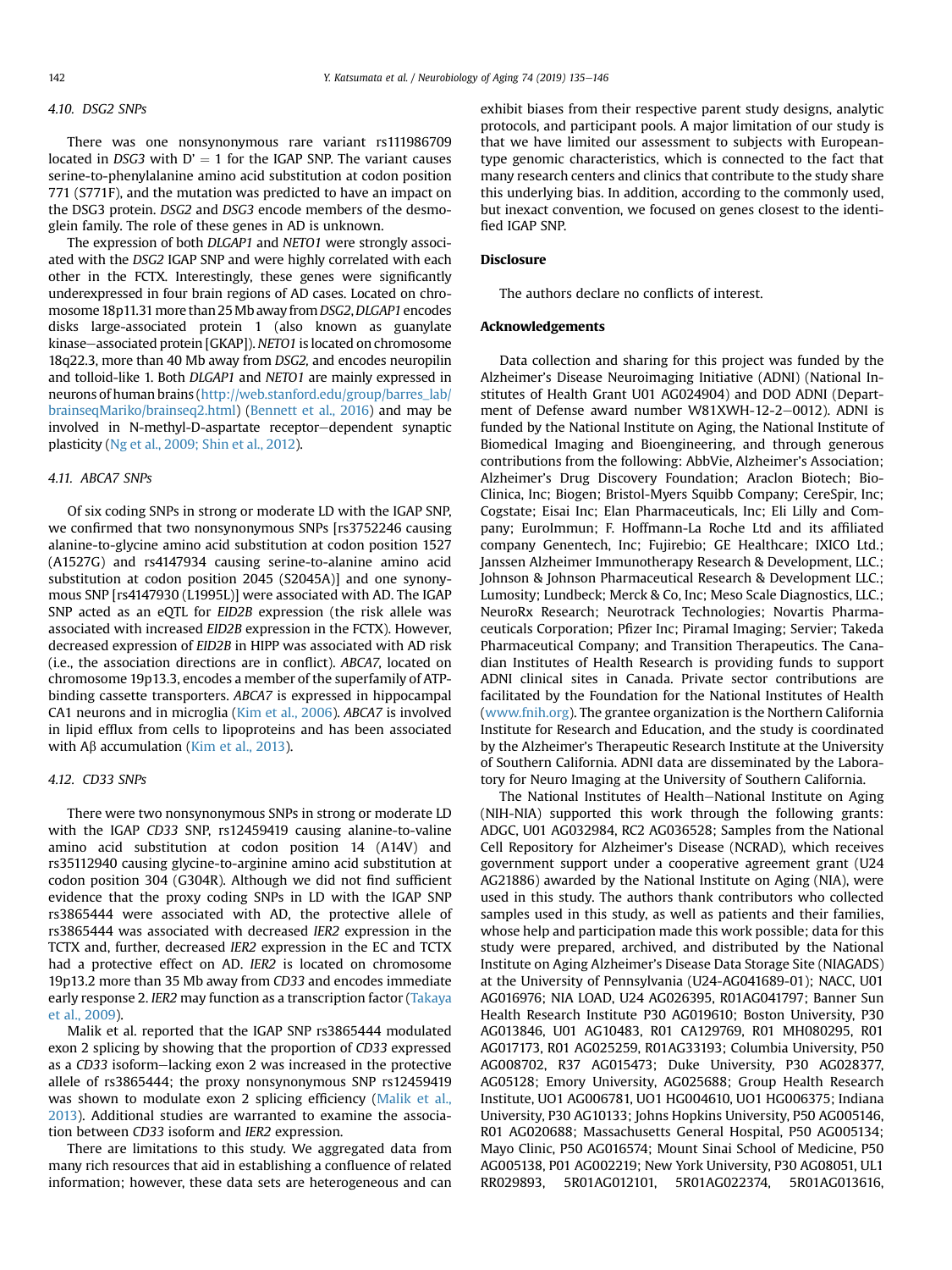1RC2AG036502, 1R01AG035137; Northwestern University, P30 AG013854; Oregon Health & Science University, P30 AG008017, R01 AG026916; Rush University, P30 AG010161, R01 AG019085, R01 AG15819, R01 AG17917, R01 AG30146; TGen, R01 NS059873; University of Alabama at Birmingham, P50 AG016582; University of Arizona, R01 AG031581; University of California, Davis, P30 AG010129; University of California, Irvine, P50 AG016573; University of California, Los Angeles, P50 AG016570; University of California, San Diego, P50 AG005131; University of California, San Francisco, P50 AG023501, P01 AG019724; University of Kentucky, P30 AG028383, AG05144; University of Michigan, P50 AG008671; University of Pennsylvania, P30 AG010124; University of Pittsburgh, P50 AG005133, AG030653, AG041718, AG07562, AG02365; University of Southern California, P50 AG005142; University of Texas Southwestern, P30 AG012300; University of Miami, R01 AG027944, AG010491, AG027944, AG021547, AG019757; University of Washington, P50 AG005136; University of Wisconsin, P50 AG033514; Vanderbilt University, R01 AG019085; and Washington University, P50 AG005681, P01 AG03991. The Kathleen Price Bryan Brain Bank at Duke University Medical Center is funded by NINDS grant # NS39764, NIMH MH60451 and by Glaxo Smith Kline. Genotyping of the TGEN2 cohort was supported by Kronos Science. The TGen series was also funded by NIA grant AG041232 to AJM and MJH, The Banner Alzheimer's Foundation, The Johnnie B. Byrd Sr. Alzheimer's Institute, the Medical Research Council, and the state of Arizona and also includes samples from the following sites: Newcastle Brain Tissue Resource (funding via the Medical Research Council, local NHS trusts, and Newcastle University), MRC London Brain Bank for Neurodegenerative Diseases (funding via the Medical Research Council), South West Dementia Brain Bank (funding via numerous sources including the Higher Education Funding Council for England [HEFCE], Alzheimer's Research Trust [ART], BRACE, as well as North Bristol NHS Trust Research and Innovation Department and DeNDRoN), The Netherlands Brain Bank (funding via numerous sources including Stichting MS Research, Brain Net Europe, Hersenstichting Nederland Breinbrekend Werk, International Parkinson Fonds, Internationale Stiching Alzheimer Onderzoek), Institut de Neuropatologia, Servei Anatomia Patologica, Universitat de Barcelona. ADNI data collection and sharing was funded by the National Institutes of Health Grant U01 AG024904 and Department of Defense award number W81XWH-12-2-0012. ADNI is funded by the National Institute on Aging, the National Institute of Biomedical Imaging and Bioengineering, and through generous contributions from the following: AbbVie, Alzheimer's Association; Alzheimer's Drug Discovery Foundation; Araclon Biotech; BioClinica, Inc; Biogen; Bristol-Myers Squibb Company; CereSpir, Inc; Eisai Inc; Elan Pharmaceuticals, Inc; Eli Lilly and Company; EuroImmun; F. Hoffmann-La Roche Ltd and its affiliated company Genentech, Inc; Fujirebio; GE Healthcare; IXICO Ltd.; Janssen Alzheimer Immunotherapy Research & Development, LLC.; Johnson & Johnson Pharmaceutical Research & Development LLC.; Lumosity; Lundbeck; Merck & Co, Inc; Meso Scale Diagnostics, LLC.; NeuroRx Research; Neurotrack Technologies; Novartis Pharmaceuticals Corporation; Pfizer Inc; Piramal Imaging; Servier; Takeda Pharmaceutical Company; and Transition Therapeutics. The Canadian Institutes of Health Research is providing funds to support ADNI clinical sites in Canada. Private sector contributions are facilitated by the Foundation for the National Institutes of Health [\(www.fnih.org](http://www.fnih.org)). The grantee organization is the Northern California Institute for Research and Education, and the study is coordinated by the Alzheimer's Disease Cooperative Study at the University of California, San Diego. ADNI data are disseminated by the Laboratory for Neuro Imaging at the University of Southern California. The authors thank Drs. D. Stephen Snyder and Marilyn Miller from NIA who are exofficio ADGC members. Support was also from the Alzheimer's Association (LAF, IIRG-08-89720; MP-V, IIRG-05-14147) and the US Department of Veterans Affairs Administration, Office of Research and Development, Biomedical Laboratory Research Program. P.S.G.- H. is supported by Wellcome Trust, Howard Hughes Medical Institute, and the Canadian Institute of Health Research.

The Alzheimer's Disease Sequencing Project (ADSP) comprises two Alzheimer's Disease (AD) genetics consortia and three National Human Genome Research Institute (NHGRI) funded Large Scale Sequencing and Analysis Centers (LSAC). The two AD genetics consortia are the Alzheimer's Disease Genetics Consortium (ADGC) funded by NIA (U01 AG032984), and the Cohorts for Heart and Aging Research in Genomic Epidemiology (CHARGE) funded by NIA (R01 AG033193), the National Heart, Lung, and Blood Institute (NHLBI), other National Institute of Health (NIH) institutes and other foreign governmental and non-governmental organizations. The Discovery Phase analysis of sequence data is supported through UF1AG047133 (to Drs. Schellenberg, Farrer, Pericak-Vance, Mayeux, and Haines); U01AG049505 to Dr. Seshadri; U01AG049506 to Dr. Boerwinkle; U01AG049507 to Dr. Wijsman; and U01AG049508 to Dr. Goate and the Discovery Extension Phase analysis is supported through U01AG052411 to Dr. Goate, U01AG052410 to Dr. Pericak-Vance and U01 AG052409 to Drs. Seshadri and Fornage. Data generation and harmonization in the Follow-up Phases are supported by U54AG052427 (to Drs. Schellenberg and Wang).

The ADGC cohorts include Adult Changes in Thought (ACT), the Alzheimer's Disease Centers (ADC), the Chicago Health and Aging Project (CHAP), the Memory and Aging Project (MAP), Mayo Clinic (MAYO), Mayo Parkinson's Disease controls, University of Miami, the Multi-Institutional Research in Alzheimer's Genetic Epidemiology Study (MIRAGE), the National Cell Repository for Alzheimer's Disease (NCRAD), the National Institute on Aging Late Onset Alzheimer's Disease Family Study (NIA-LOAD), the Religious Orders Study (ROS), the Texas Alzheimer's Research and Care Consortium (TARC), Vanderbilt University/Case Western Reserve University (VAN/CWRU), the Washington Heights-Inwood Columbia Aging Project (WHICAP) and the Washington University Sequencing Project (WUSP), the Columbia University Hispanic-Estudio Familiar de Influencia Genetica de Alzheimer (EFIGA), the University of Toronto (UT), and Genetic Differences (GD).

The CHARGE cohorts are supported in part by National Heart, Lung, and Blood Institute (NHLBI) infrastructure grant HL105756 (Psaty), RC2HL102419 (Boerwinkle), and the neurology working group is supported by the National Institute on Aging (NIA) R01 grant AG033193. The CHARGE cohorts participating in the ADSP include the following: Austrian Stroke Prevention Study (ASPS), ASPS-Family study, and the Prospective Dementia Registry-Austria (ASPS/PRODEM-Aus), the Atherosclerosis Risk in Communities (ARIC) Study, the Cardiovascular Health Study (CHS), the Erasmus Rucphen Family Study (ERF), the Framingham Heart Study (FHS), and the Rotterdam Study (RS). ASPS is funded by the Austrian Science Fond (FWF) grant number P20545-P05 and P13180 and the Medical University of Graz. The ASPS-Fam is funded by the Austrian Science Fund (FWF) project I904), the EU Joint Program-Neurodegenerative Disease Research (JPND) in frame of the BRIDGET project (Austria, Ministry of Science) and the Medical University of Graz and the Steiermärkische Krankenanstalten Gesellschaft. PRODEM-Austria is supported by the Austrian Research Promotion agency (FFG) (Project No. 827462) and by the Austrian National Bank (Anniversary Fund, project 15435. ARIC research is carried out as a collaborative study supported by NHLBI contracts (HHSN268201100005C, HHSN268201100006C, HHSN2 68201100007C, HHSN268201100008C, HHSN268201100009C, HHSN268201100010C, HHSN268201100011C, and HHSN2682011 00012C). Neurocognitive data in ARIC are collected by U01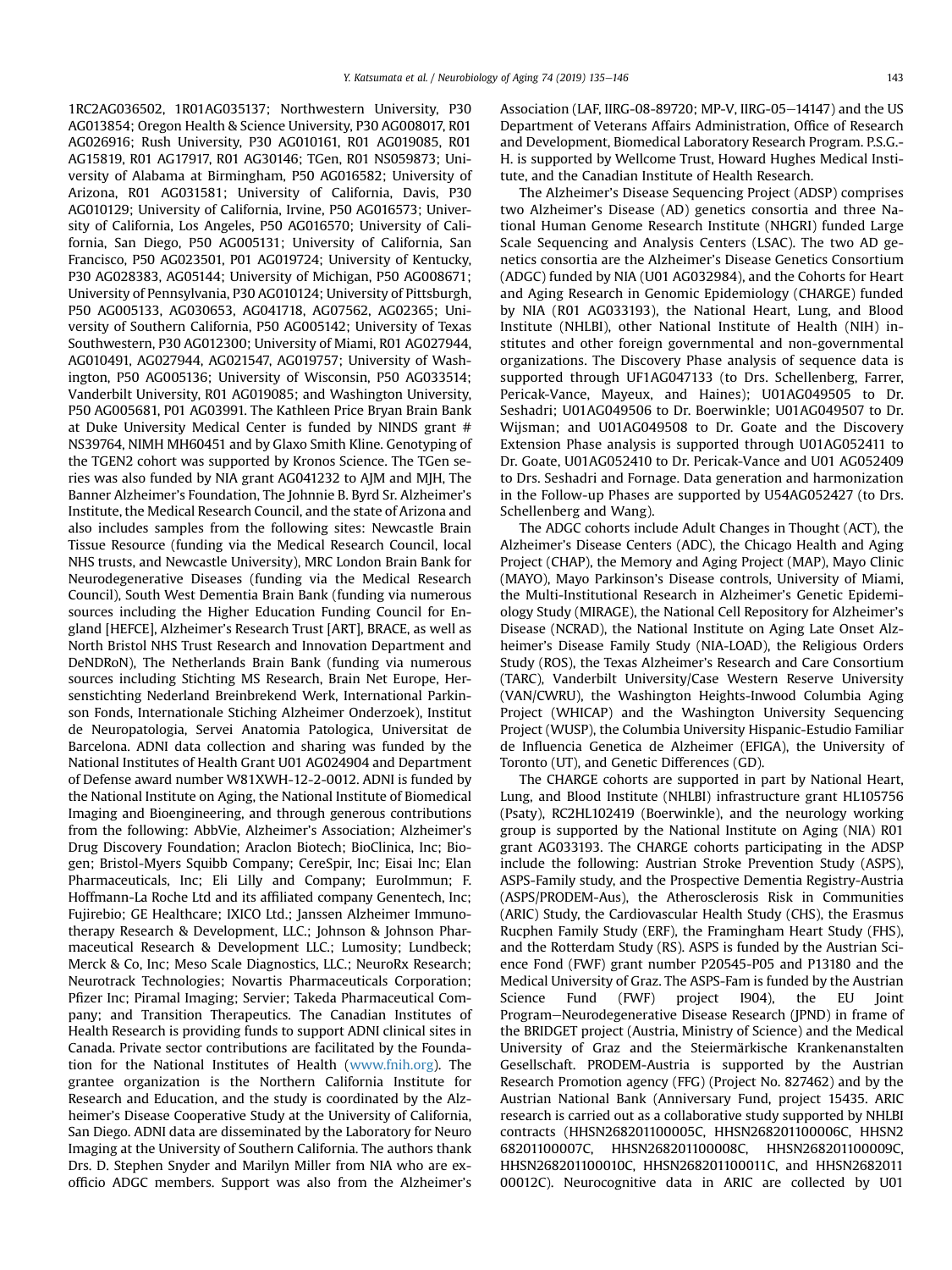<span id="page-9-0"></span>2U01HL096812, 2U01HL096814, 2U01HL096899, 2U01HL096902, and 2U01HL096917 from the NIH (NHLBI, NINDS, NIA, and NIDCD) and with previous brain MRI examinations funded by R01-HL70825 from the NHLBI. CHS research was supported by contracts HHSN268201200036C, HHSN268200800007C, N01HC55222, N01 HC85079, N01HC85080, N01HC85081, N01HC85082, N01HC85083, N01HC85086, and grants U01HL080295 and U01HL130114 from the NHLBI with additional contribution from the National Institute of Neurological Disorders and Stroke (NINDS). Additional support was provided by R01AG023629, R01AG15928, and R01AG20098 from the NIA. FHS research is supported by NHLBI contracts N01-HC-25195 and HHSN268201500001I. This study was also supported by additional grants from the NIA (R01s AG054076, AG049607, and AG033040 and NINDS [R01 NS017950]). The ERF study as a part of EUROSPAN (European Special Populations Research Network) was supported by European Commission FP6 STRP grant number 018947 (LSHG-CT-2006-01947) and also received funding from the European Community's Seventh Framework Programme (FP7/  $2007-2013$ )/grant agreement HEALTH-F4-2007-201413 by the European Commission under the programme "Quality of Life and Management of the Living Resources" of 5th Framework Programme (no. QLG2-CT-2002-01254). High-throughput analysis of the ERF data was supported by a joint grant from the Netherlands Organization for Scientific Research and the Russian Foundation for Basic Research (NWO-RFBR 047.017.043). The Rotterdam Study is funded by Erasmus Medical Center and Erasmus University, Rotterdam, the Netherlands Organization for Health Research and Development (ZonMw), the Research Institute for Diseases in the Elderly (RIDE), the Ministry of Education, Culture and Science, the Ministry for Health, Welfare and Sports, the European Commission (DG XII), and the municipality of Rotterdam. Genetic data sets are also supported by the Netherlands Organization of Scientific Research NWO Investments (175.010.2005.011, 911-03-012), the Genetic Laboratory of the Department of Internal Medicine, Erasmus MC, the Research Institute for Diseases in the Elderly (014-93- 015; RIDE2), and the Netherlands Genomics Initiative (NGI)/ Netherlands Organization for Scientific Research (NWO) Netherlands Consortium for Healthy Aging (NCHA), project 050- 060-810. All studies are grateful to their participants, faculty, and staff. The content of these articles is solely the responsibility of the authors and does not necessarily represent the official views of the National Institutes of Health or the U.S. Department of Health and Human Services.

The three LSACs are the Human Genome Sequencing Center at the Baylor College of Medicine (U54 HG003273), the Bro Alzheimer's disease Institute Genome Center (U54HG003067), and the Washington University Genome Institute (U54HG003079).

Biological samples and associated phenotypic data used in primary data analyses were stored at Study Investigators institutions and at the National Cell Repository for Alzheimer's Disease (NCRAD, U24AG021886) at Indiana University funded by NIA. Associated Phenotypic Data used in primary and secondary data analyses were provided by study investigators, the NIA funded Alzheimer's Disease Centers (ADCs), and the National Alzheimer's Coordinating Center (NACC, U01AG016976) and the National Institute on Aging Genetics of Alzheimer's Disease Data Storage Site (NIAGADS, U24AG041689) at the University of Pennsylvania, funded by NIA, and at the Database for Genotypes and Phenotypes (dbGaP) funded by NIH. This research was supported in part by the Intramural Research Program of the National Institutes of health, National Library of Medicine. Contributors to the Genetic Analysis Data included study investigators on projects that were individually funded by NIA, and other NIH institutes, and by private U.S. organizations, or foreign governmental or nongovernmental organizations.

The work done by the North American Brain Expression Consortium (NABEC) was supported in part by the Intramural Research Program of the National Institute on Aging, National Institutes of Health, part of the US Department of Health and Human Services (project number ZIA AG000932-04), and by a Research Grant from the Department of Defense (W81XWH-09-2-0128).

This work was supported by the National Cell Repository for Alzheimer's Disease (U24 AG21886) and National Institute on Aging (K25 AG043546, UL1TR000117, the UK-ADC P30 AG028383, R01 AG045775, and R01 AG057187). We thank Dr. Paul Roy Heath, University of Sheffield, for providing additional information on gene expression dataset GSE66333 and GSE29652.

#### Appendix A. Supplementary data

Supplementary data to this article can be found online at [https://](https://doi.org/10.1016/j.neurobiolaging.2018.10.017) [doi.org/10.1016/j.neurobiolaging.2018.10.017.](https://doi.org/10.1016/j.neurobiolaging.2018.10.017)

## References

- [Adzhubei, I.A., Schmidt, S., Peshkin, L., Ramensky, V.E., Gerasimova, A., Bork, P.,](http://refhub.elsevier.com/S0197-4580(18)30381-6/sref1) [Kondrashov, A.S., Sunyaev, S.R., 2010. A method and server for predicting](http://refhub.elsevier.com/S0197-4580(18)30381-6/sref1) [damaging missense mutations. Nat. Methods 7, 248](http://refhub.elsevier.com/S0197-4580(18)30381-6/sref1)-[249.](http://refhub.elsevier.com/S0197-4580(18)30381-6/sref1)
- [Alzheimer, A., 1907. Über eine eigenartige Erkrankung der Hirnrinde. Allgemeine Z.](http://refhub.elsevier.com/S0197-4580(18)30381-6/sref2) [Psychiatrie Psychisch-gerichtliche Med. 64, 146](http://refhub.elsevier.com/S0197-4580(18)30381-6/sref2)-[148](http://refhub.elsevier.com/S0197-4580(18)30381-6/sref2).
- [Amiri, M., Conserva, F., Panayiotou, C., Karlsson, A., Solaroli, N., 2013. The human](http://refhub.elsevier.com/S0197-4580(18)30381-6/sref3) [adenylate kinase 9 is a nucleoside mono- and diphosphate kinase. Int. J. Bio](http://refhub.elsevier.com/S0197-4580(18)30381-6/sref3)[chem. Cell Biol. 45, 925](http://refhub.elsevier.com/S0197-4580(18)30381-6/sref3)-[931.](http://refhub.elsevier.com/S0197-4580(18)30381-6/sref3)
- [Beecham, G.W., Bis, J.C., Martin, E.R., Choi, S.H., DeStefano, A.L., van Duijn, C.M.,](http://refhub.elsevier.com/S0197-4580(18)30381-6/sref4) [Fornage, M., Gabriel, S.B., Koboldt, D.C., Larson, D.E., Naj, A.C., Psaty, B.M.,](http://refhub.elsevier.com/S0197-4580(18)30381-6/sref4) [Salerno, W., Bush, W.S., Foroud, T.M., Wijsman, E., Farrer, L.A., Goate, A.,](http://refhub.elsevier.com/S0197-4580(18)30381-6/sref4) [Haines, J.L., Pericak-Vance, M.A., Boerwinkle, E., Mayeux, R., Seshadri, S.,](http://refhub.elsevier.com/S0197-4580(18)30381-6/sref4) [Schellenberg, G., 2017. The Alzheimer](http://refhub.elsevier.com/S0197-4580(18)30381-6/sref4)'s disease sequencing project: study [design and sample selection. Neurol. Genet. 3, e194.](http://refhub.elsevier.com/S0197-4580(18)30381-6/sref4)
- [Bengtsson, H., Simpson, K., Bullard, J., Hansen, K., 2008. aroma.affymetrix: A Generic](http://refhub.elsevier.com/S0197-4580(18)30381-6/sref5) [Framework in R for Analyzing Small to Very Large Affymetrix Data Sets in](http://refhub.elsevier.com/S0197-4580(18)30381-6/sref5) [Bounded Memory. Tech Report #745. Department of Statistics, University of](http://refhub.elsevier.com/S0197-4580(18)30381-6/sref5) [California, Berkeley.](http://refhub.elsevier.com/S0197-4580(18)30381-6/sref5)
- [Benjamini, Y., Hochberg, Y., 1995. Controlling the false discovery rate: a practical and](http://refhub.elsevier.com/S0197-4580(18)30381-6/sref6) [powerful approach to multiple testing. J. R. Stat. Soc. Ser. A. Stat. Soc. 57,](http://refhub.elsevier.com/S0197-4580(18)30381-6/sref6)  $289 - 300.$  $289 - 300.$  $289 - 300.$
- [Bennett, M.L., Bennett, F.C., Liddelow, S.A., Ajami, B., Zamanian, J.L., Fernhoff, N.B.,](http://refhub.elsevier.com/S0197-4580(18)30381-6/sref7) [Mulinyawe, S.B., Bohlen, C.J., Adil, A., Tucker, A., Weissman, I.L., Chang, E.F., Li, G.,](http://refhub.elsevier.com/S0197-4580(18)30381-6/sref7) [Grant, G.A., Hayden Gephart, M.G., Barres, B.A., 2016. New tools for studying](http://refhub.elsevier.com/S0197-4580(18)30381-6/sref7) [microglia in the mouse and human CNS. Proc. Natl. Acad. Sci. U. S. A. 113,](http://refhub.elsevier.com/S0197-4580(18)30381-6/sref7) [E1738](http://refhub.elsevier.com/S0197-4580(18)30381-6/sref7)-[E1746.](http://refhub.elsevier.com/S0197-4580(18)30381-6/sref7)
- [Berchtold, N.C., Cribbs, D.H., Coleman, P.D., Rogers, J., Head, E., Kim, R., Beach, T.,](http://refhub.elsevier.com/S0197-4580(18)30381-6/sref8) [Miller, C., Troncoso, J., Trojanowski, J.Q., Zielke, H.R., Cotman, C.W., 2008. Gene](http://refhub.elsevier.com/S0197-4580(18)30381-6/sref8) [expression changes in the course of normal brain aging are sexually dimorphic.](http://refhub.elsevier.com/S0197-4580(18)30381-6/sref8) [Proc. Natl. Acad. Sci. U. S. A. 105, 15605](http://refhub.elsevier.com/S0197-4580(18)30381-6/sref8)-[15610.](http://refhub.elsevier.com/S0197-4580(18)30381-6/sref8)
- Biffi[, A., Anderson, C.D., Desikan, R.S., Sabuncu, M., Cortellini, L., Schmansky, N.,](http://refhub.elsevier.com/S0197-4580(18)30381-6/sref9) Salat, D., Rosand, J., Alzheimer'[s Disease Neuroimaging, I., 2010. Genetic varia](http://refhub.elsevier.com/S0197-4580(18)30381-6/sref9)[tion and neuroimaging measures in Alzheimer disease. Arch. Neurol. 67,](http://refhub.elsevier.com/S0197-4580(18)30381-6/sref9) [677](http://refhub.elsevier.com/S0197-4580(18)30381-6/sref9)-[685](http://refhub.elsevier.com/S0197-4580(18)30381-6/sref9).
- [Blalock, E.M., Buechel, H.M., Popovic, J., Geddes, J.W., Land](http://refhub.elsevier.com/S0197-4580(18)30381-6/sref10)field, P.W., 2011. Micro[array analyses of laser-captured hippocampus reveal distinct gray and white](http://refhub.elsevier.com/S0197-4580(18)30381-6/sref10) [matter signatures associated with incipient Alzheimer](http://refhub.elsevier.com/S0197-4580(18)30381-6/sref10)'s disease. J. Chem. Neu[roanat. 42, 118](http://refhub.elsevier.com/S0197-4580(18)30381-6/sref10)-[126](http://refhub.elsevier.com/S0197-4580(18)30381-6/sref10).
- [Bralten, J., Franke, B., Arias-Vasquez, A., Heister, A., Brunner, H.G., Fernandez, G.,](http://refhub.elsevier.com/S0197-4580(18)30381-6/sref11) [Rijpkema, M., 2011. CR1 genotype is associated with entorhinal cortex volume](http://refhub.elsevier.com/S0197-4580(18)30381-6/sref11)
- [in young healthy adults. Neurobiol. Aging 32, 2106.e7](http://refhub.elsevier.com/S0197-4580(18)30381-6/sref11)–[2106.e11.](http://refhub.elsevier.com/S0197-4580(18)30381-6/sref11)<br>[Chang, C.C., Chow, C.C., Tellier, L.C., Vattikuti, S., Purcell, S.M., Lee, J.J., 2015. Second](http://refhub.elsevier.com/S0197-4580(18)30381-6/sref12)[generation PLINK: rising to the challenge of larger and richer datasets. Giga](http://refhub.elsevier.com/S0197-4580(18)30381-6/sref12)[science 4, 7.](http://refhub.elsevier.com/S0197-4580(18)30381-6/sref12)
- [Chess, A., 2012. Mechanisms and consequences of widespread random monoallelic](http://refhub.elsevier.com/S0197-4580(18)30381-6/sref13) [expression. Nat. Rev. Genet. 13, 421](http://refhub.elsevier.com/S0197-4580(18)30381-6/sref13)-[428.](http://refhub.elsevier.com/S0197-4580(18)30381-6/sref13)
- [Choi, Y., Sims, G.E., Murphy, S., Miller, J.R., Chan, A.P., 2012. Predicting the functional](http://refhub.elsevier.com/S0197-4580(18)30381-6/sref14) [effect of amino acid substitutions and indels. PLoS One 7, e46688.](http://refhub.elsevier.com/S0197-4580(18)30381-6/sref14)
- [Das, S., Forer, L., Schonherr, S., Sidore, C., Locke, A.E., Kwong, A., Vrieze, S.I.,](http://refhub.elsevier.com/S0197-4580(18)30381-6/sref15) [Chew, E.Y., Levy, S., McGue, M., Schlessinger, D., Stambolian, D., Loh, P.R.,](http://refhub.elsevier.com/S0197-4580(18)30381-6/sref15) [Iacono, W.G., Swaroop, A., Scott, L.J., Cucca, F., Kronenberg, F., Boehnke, M.,](http://refhub.elsevier.com/S0197-4580(18)30381-6/sref15) [Abecasis, G.R., Fuchsberger, C., 2016. Next-generation genotype imputation](http://refhub.elsevier.com/S0197-4580(18)30381-6/sref15) [service and methods. Nat. Genet. 48, 1284](http://refhub.elsevier.com/S0197-4580(18)30381-6/sref15)-[1287.](http://refhub.elsevier.com/S0197-4580(18)30381-6/sref15)
- [Davydov, E.V., Goode, D.L., Sirota, M., Cooper, G.M., Sidow, A., Batzoglou, S., 2010.](http://refhub.elsevier.com/S0197-4580(18)30381-6/sref16) [Identifying a high fraction of the human genome to be under selective](http://refhub.elsevier.com/S0197-4580(18)30381-6/sref16) [constraint using GERP](http://refhub.elsevier.com/S0197-4580(18)30381-6/sref16)++[. PLoS Comput. Biol. 6, e1001025.](http://refhub.elsevier.com/S0197-4580(18)30381-6/sref16)
- [Desikan, R.S., Thompson, W.K., Holland, D., Hess, C.P., Brewer, J.B., Zetterberg, H.,](http://refhub.elsevier.com/S0197-4580(18)30381-6/sref17) [Blennow, K., Andreassen, O.A., McEvoy, L.K., Hyman, B.T., Dale, A.M., Alzheimer](http://refhub.elsevier.com/S0197-4580(18)30381-6/sref17)'s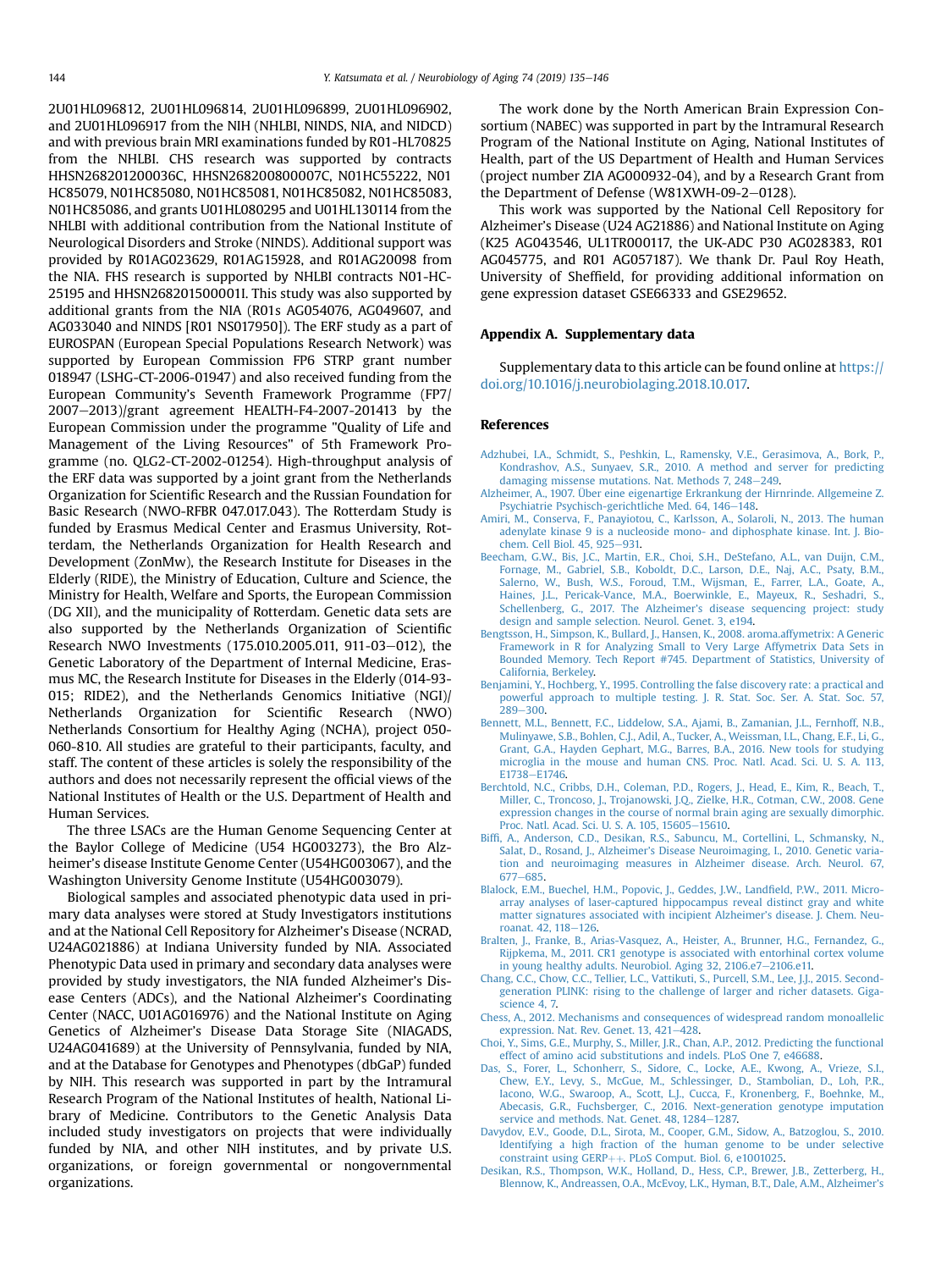<span id="page-10-0"></span>[Disease Neuroimaging Initiative, G, 2014. The role of clusterin in amyloid-beta](http://refhub.elsevier.com/S0197-4580(18)30381-6/sref17)[associated neurodegeneration. JAMA Neurol. 71, 180](http://refhub.elsevier.com/S0197-4580(18)30381-6/sref17)-[187.](http://refhub.elsevier.com/S0197-4580(18)30381-6/sref17)

- [Gautel, M., Zuffardi, O., Freiburg, A., Labeit, S., 1995. Phosphorylation switches](http://refhub.elsevier.com/S0197-4580(18)30381-6/sref18) specifi[c for the cardiac isoform of myosin binding protein-C: a modulator of](http://refhub.elsevier.com/S0197-4580(18)30381-6/sref18) [cardiac contraction? EMBO J. 14, 1952](http://refhub.elsevier.com/S0197-4580(18)30381-6/sref18)-[1960.](http://refhub.elsevier.com/S0197-4580(18)30381-6/sref18)
- [1000 Genomes Project Consortium, 2010. A map of human genome variation from](http://refhub.elsevier.com/S0197-4580(18)30381-6/sref19) [population-scale sequencing. Nature 467, 1061](http://refhub.elsevier.com/S0197-4580(18)30381-6/sref19)-[1073](http://refhub.elsevier.com/S0197-4580(18)30381-6/sref19).
- [Gimelbrant, A., Hutchinson, J.N., Thompson, B.R., Chess, A., 2007. Widespread](http://refhub.elsevier.com/S0197-4580(18)30381-6/sref20) [monoallelic expression on human autosomes. Science 318, 1136](http://refhub.elsevier.com/S0197-4580(18)30381-6/sref20)-[1140.](http://refhub.elsevier.com/S0197-4580(18)30381-6/sref20)
- [Hardy, J., Selkoe, D.J., 2002. The amyloid hypothesis of Alzheimer](http://refhub.elsevier.com/S0197-4580(18)30381-6/sref21)'s disease: progress [and problems on the road to therapeutics. Science 297, 353](http://refhub.elsevier.com/S0197-4580(18)30381-6/sref21)-[356.](http://refhub.elsevier.com/S0197-4580(18)30381-6/sref21)
- [Harold, D., Abraham, R., Hollingworth, P., Sims, R., Gerrish, A., Hamshere, M.L.,](http://refhub.elsevier.com/S0197-4580(18)30381-6/sref22) [Pahwa, J.S., Moskvina, V., Dowzell, K., Williams, A., Jones, N., Thomas, C.,](http://refhub.elsevier.com/S0197-4580(18)30381-6/sref22) [Stretton, A., Morgan, A.R., Lovestone, S., Powell, J., Proitsi, P., Lupton, M.K.,](http://refhub.elsevier.com/S0197-4580(18)30381-6/sref22) [Brayne, C., Rubinsztein, D.C., Gill, M., Lawlor, B., Lynch, A., Morgan, K.,](http://refhub.elsevier.com/S0197-4580(18)30381-6/sref22) [Brown, K.S., Passmore, P.A., Craig, D., McGuinness, B., Todd, S., Holmes, C.,](http://refhub.elsevier.com/S0197-4580(18)30381-6/sref22) [Mann, D., Smith, A.D., Love, S., Kehoe, P.G., Hardy, J., Mead, S., Fox, N., Rossor, M.,](http://refhub.elsevier.com/S0197-4580(18)30381-6/sref22) [Collinge, J., Maier, W., Jessen, F., Schurmann, B., Heun, R., van den Bussche, H.,](http://refhub.elsevier.com/S0197-4580(18)30381-6/sref22) [Heuser, I., Kornhuber, J., Wiltfang, J., Dichgans, M., Frolich, L., Hampel, H.,](http://refhub.elsevier.com/S0197-4580(18)30381-6/sref22) [Hull, M., Rujescu, D., Goate, A.M., Kauwe, J.S., Cruchaga, C., Nowotny, P.,](http://refhub.elsevier.com/S0197-4580(18)30381-6/sref22) [Morris, J.C., Mayo, K., Sleegers, K., Bettens, K., Engelborghs, S., De Deyn, P.P., Van](http://refhub.elsevier.com/S0197-4580(18)30381-6/sref22) [Broeckhoven, C., Livingston, G., Bass, N.J., Gurling, H., McQuillin, A., Gwilliam, R.,](http://refhub.elsevier.com/S0197-4580(18)30381-6/sref22) [Deloukas, P., Al-Chalabi, A., Shaw, C.E., Tsolaki, M., Singleton, A.B., Guerreiro, R.,](http://refhub.elsevier.com/S0197-4580(18)30381-6/sref22) [Muhleisen, T.W., Nothen, M.M., Moebus, S., Jockel, K.H., Klopp, N.,](http://refhub.elsevier.com/S0197-4580(18)30381-6/sref22) [Wichmann, H.E., Carrasquillo, M.M., Pankratz, V.S., Younkin, S.G., Holmans, P.A.,](http://refhub.elsevier.com/S0197-4580(18)30381-6/sref22) O'[Donovan, M., Owen, M.J., Williams, J., 2009. Genome-wide association study](http://refhub.elsevier.com/S0197-4580(18)30381-6/sref22) identifi[es variants at CLU and PICALM associated with Alzheimer](http://refhub.elsevier.com/S0197-4580(18)30381-6/sref22)'s disease. Nat. [Genet. 41, 1088](http://refhub.elsevier.com/S0197-4580(18)30381-6/sref22)-[1093.](http://refhub.elsevier.com/S0197-4580(18)30381-6/sref22)
- [He, F., Umehara, T., Saito, K., Harada, T., Watanabe, S., Yabuki, T., Kigawa, T.,](http://refhub.elsevier.com/S0197-4580(18)30381-6/sref23) [Takahashi, M., Kuwasako, K., Tsuda, K., Matsuda, T., Aoki, M., Seki, E.,](http://refhub.elsevier.com/S0197-4580(18)30381-6/sref23) [Kobayashi, N., Guntert, P., Yokoyama, S., Muto, Y., 2010. Structural insight into](http://refhub.elsevier.com/S0197-4580(18)30381-6/sref23) the zinc fi[nger CW domain as a histone modi](http://refhub.elsevier.com/S0197-4580(18)30381-6/sref23)fication reader. Structure 18, [1127](http://refhub.elsevier.com/S0197-4580(18)30381-6/sref23)-[1139](http://refhub.elsevier.com/S0197-4580(18)30381-6/sref23)
- [Hernandez, D.G., Nalls, M.A., Moore, M., Chong, S., Dillman, A., Trabzuni, D.,](http://refhub.elsevier.com/S0197-4580(18)30381-6/sref24) [Gibbs, J.R., Ryten, M., Arepalli, S., Weale, M.E., Zonderman, A.B., Troncoso, J.,](http://refhub.elsevier.com/S0197-4580(18)30381-6/sref24) O'[Brien, R., Walker, R., Smith, C., Bandinelli, S., Traynor, B.J., Hardy, J.,](http://refhub.elsevier.com/S0197-4580(18)30381-6/sref24) [Singleton, A.B., Cookson, M.R., 2012. Integration of GWAS SNPs and tissue](http://refhub.elsevier.com/S0197-4580(18)30381-6/sref24) specific expression profi[ling reveal discrete eQTLs for human traits in blood and](http://refhub.elsevier.com/S0197-4580(18)30381-6/sref24) [brain. Neurobiol. Dis. 47, 20](http://refhub.elsevier.com/S0197-4580(18)30381-6/sref24)-[28](http://refhub.elsevier.com/S0197-4580(18)30381-6/sref24).
- [Hollingworth, P., Harold, D., Sims, R., Gerrish, A., Lambert, J.C., Carrasquillo, M.M.,](http://refhub.elsevier.com/S0197-4580(18)30381-6/sref25) [Abraham, R., Hamshere, M.L., Pahwa, J.S., Moskvina, V., Dowzell, K., Jones, N.,](http://refhub.elsevier.com/S0197-4580(18)30381-6/sref25) [Stretton, A., Thomas, C., Richards, A., Ivanov, D., Widdowson, C., Chapman, J.,](http://refhub.elsevier.com/S0197-4580(18)30381-6/sref25) [Lovestone, S., Powell, J., Proitsi, P., Lupton, M.K., Brayne, C., Rubinsztein, D.C.,](http://refhub.elsevier.com/S0197-4580(18)30381-6/sref25) [Gill, M., Lawlor, B., Lynch, A., Brown, K.S., Passmore, P.A., Craig, D., McGuinness, B.,](http://refhub.elsevier.com/S0197-4580(18)30381-6/sref25) [Todd, S., Holmes, C., Mann, D., Smith, A.D., Beaumont, H., Warden, D., Wilcock, G.,](http://refhub.elsevier.com/S0197-4580(18)30381-6/sref25) [Love, S., Kehoe, P.G., Hooper, N.M., Vardy, E.R., Hardy, J., Mead, S., Fox, N.C.,](http://refhub.elsevier.com/S0197-4580(18)30381-6/sref25) [Rossor, M., Collinge, J., Maier, W., Jessen, F., Ruther, E., Schurmann, B., Heun, R.,](http://refhub.elsevier.com/S0197-4580(18)30381-6/sref25)<br>[Kolsch, H., van den Bussche, H., Heuser, I., Kornhuber, J., Wiltfang, J., Dichgans, M.,](http://refhub.elsevier.com/S0197-4580(18)30381-6/sref25) [Frolich, L., Hampel, H., Gallacher, J., Hull, M., Rujescu, D., Giegling, I., Goate, A.M.,](http://refhub.elsevier.com/S0197-4580(18)30381-6/sref25) [Kauwe, J.S., Cruchaga, C., Nowotny, P., Morris, J.C., Mayo, K., Sleegers, K., Bettens, K.,](http://refhub.elsevier.com/S0197-4580(18)30381-6/sref25) [Engelborghs, S., De Deyn, P.P., Van Broeckhoven, C., Livingston, G., Bass, N.J.,](http://refhub.elsevier.com/S0197-4580(18)30381-6/sref25) [Gurling, H., McQuillin, A., Gwilliam, R., Deloukas, P., Al-Chalabi, A., Shaw, C.E.,](http://refhub.elsevier.com/S0197-4580(18)30381-6/sref25) [Tsolaki, M., Singleton, A.B., Guerreiro, R., Muhleisen, T.W., Nothen, M.M.,](http://refhub.elsevier.com/S0197-4580(18)30381-6/sref25) [Moebus, S., Jockel, K.H., Klopp, N., Wichmann, H.E., Pankratz, V.S., Sando, S.B.,](http://refhub.elsevier.com/S0197-4580(18)30381-6/sref25) [Aasly, J.O., Barcikowska, M., Wszolek, Z.K., Dickson, D.W., Graff-Radford, N.R.,](http://refhub.elsevier.com/S0197-4580(18)30381-6/sref25) Petersen, R.C., , Alzheimer'[s Disease Neuroimaging, I, van Duijn, C.M.,](http://refhub.elsevier.com/S0197-4580(18)30381-6/sref25) [Breteler, M.M., Ikram, M.A., DeStefano, A.L., Fitzpatrick, A.L., Lopez, O., Launer, L.J.,](http://refhub.elsevier.com/S0197-4580(18)30381-6/sref25) [Seshadri, S., , Consortium, C, Berr, C., Campion, D., Epelbaum, J., Dartigues, J.F.,](http://refhub.elsevier.com/S0197-4580(18)30381-6/sref25) [Tzourio, C., Alperovitch, A., Lathrop, M., consortium, E., Feulner, T.M., Friedrich, P.,](http://refhub.elsevier.com/S0197-4580(18)30381-6/sref25) [Riehle, C., Krawczak, M., Schreiber, S., Mayhaus, M., Nicolhaus, S., Wagenpfeil, S.,](http://refhub.elsevier.com/S0197-4580(18)30381-6/sref25) [Steinberg, S., Stefansson, H., Stefansson, K., Snaedal, J., Bjornsson, S., Jonsson, P.V.,](http://refhub.elsevier.com/S0197-4580(18)30381-6/sref25) [Chouraki, V., Genier-Boley, B., Hiltunen, M., Soininen, H., Combarros, O.,](http://refhub.elsevier.com/S0197-4580(18)30381-6/sref25) [Zelenika, D., Delepine, M., Bullido, M.J., Pasquier, F., Mateo, I., Frank-Garcia, A.,](http://refhub.elsevier.com/S0197-4580(18)30381-6/sref25) [Porcellini, E., Hanon, O., Coto, E., Alvarez, V., Bosco, P., Siciliano, G., Mancuso, M.,](http://refhub.elsevier.com/S0197-4580(18)30381-6/sref25) [Panza, F., Solfrizzi, V., Nacmias, B., Sorbi, S., Bossu, P., Piccardi, P., Arosio, B.,](http://refhub.elsevier.com/S0197-4580(18)30381-6/sref25) [Annoni, G., Seripa, D., Pilotto, A., Scarpini, E., Galimberti, D., Brice, A.,](http://refhub.elsevier.com/S0197-4580(18)30381-6/sref25) Hannequin, D., Licastro, F., Jones, L., Holmans, P.A., Jonsson, [Riemenschneider, M., Morgan, K., Younkin, S.G., Owen, M.J., O](http://refhub.elsevier.com/S0197-4580(18)30381-6/sref25)'Donovan, M., [Amouyel, P., Williams, J., 2011. Common variants at ABCA7, MS4A6A/MS4A4E,](http://refhub.elsevier.com/S0197-4580(18)30381-6/sref25) [EPHA1, CD33 and CD2AP are associated with Alzheimer](http://refhub.elsevier.com/S0197-4580(18)30381-6/sref25)'s disease. Nat. Genet. 43, [429](http://refhub.elsevier.com/S0197-4580(18)30381-6/sref25)-[435.](http://refhub.elsevier.com/S0197-4580(18)30381-6/sref25)
- [Huang, K.L., Marcora, E., Pimenova, A.A., Di Narzo, A.F., Kapoor, M., Jin, S.C.,](http://refhub.elsevier.com/S0197-4580(18)30381-6/sref26) [Harari, O., Bertelsen, S., Fairfax, B.P., Czajkowski, J., Chouraki, V., Grenier-](http://refhub.elsevier.com/S0197-4580(18)30381-6/sref26)[Boley, B., Bellenguez, C., Deming, Y., McKenzie, A., Raj, T., Renton, A.E., Budde, J.,](http://refhub.elsevier.com/S0197-4580(18)30381-6/sref26) [Smith, A., Fitzpatrick, A., Bis, J.C., DeStefano, A., Adams, H.H.H., Ikram, M.A., van](http://refhub.elsevier.com/S0197-4580(18)30381-6/sref26) [der Lee, S., Del-Aguila, J.L., Fernandez, M.V., , International Genomics of Alz](http://refhub.elsevier.com/S0197-4580(18)30381-6/sref26)heimer's, P., Alzheimer'[s Disease Neuroimaging, I, Ibanez, L., Sims, R., Escott-](http://refhub.elsevier.com/S0197-4580(18)30381-6/sref26)[Price, V., Mayeux, R., Haines, J.L., Farrer, L.A., Pericak-Vance, M.A., Lambert, J.C.,](http://refhub.elsevier.com/S0197-4580(18)30381-6/sref26) [van Duijn, C., Launer, L., Seshadri, S., Williams, J., Amouyel, P., Schellenberg, G.D.,](http://refhub.elsevier.com/S0197-4580(18)30381-6/sref26) [Zhang, B., Borecki, I., Kauwe, J.S.K., Cruchaga, C., Hao, K., Goate, A.M., 2017.](http://refhub.elsevier.com/S0197-4580(18)30381-6/sref26) [A common haplotype lowers PU.1 expression in myeloid cells and delays onset](http://refhub.elsevier.com/S0197-4580(18)30381-6/sref26) of Alzheimer'[s disease. Nat. Neurosci. 20, 1052](http://refhub.elsevier.com/S0197-4580(18)30381-6/sref26)-[1061.](http://refhub.elsevier.com/S0197-4580(18)30381-6/sref26)
- [Jayadev, S., Leverenz, J.B., Steinbart, E., Stahl, J., Klunk, W., Yu, C.E., Bird, T.D., 2010.](http://refhub.elsevier.com/S0197-4580(18)30381-6/sref27) Alzheimer'[s disease phenotypes and genotypes associated with mutations in](http://refhub.elsevier.com/S0197-4580(18)30381-6/sref27) [presenilin 2. Brain 133 \(Pt 4\), 1143](http://refhub.elsevier.com/S0197-4580(18)30381-6/sref27)-[1154.](http://refhub.elsevier.com/S0197-4580(18)30381-6/sref27)
- [Katsumata, Y., Nelson, P.T., Ellingson, S.R., Fardo, D.W., 2017. Gene-based associ](http://refhub.elsevier.com/S0197-4580(18)30381-6/sref28)[ation study of genes linked to hippocampal sclerosis of aging neuropathology:](http://refhub.elsevier.com/S0197-4580(18)30381-6/sref28) GRN, TMEM106B, ABCC9, and KCNMB2. Neurobiol. Aging 193 e17-193 e25
- [Kent, W.J., Sugnet, C.W., Furey, T.S., Roskin, K.M., Pringle, T.H., Zahler, A.M.,](http://refhub.elsevier.com/S0197-4580(18)30381-6/sref29) [Haussler, D., 2002. The human genome browser at UCSC. Genome Res. 12,](http://refhub.elsevier.com/S0197-4580(18)30381-6/sref29) [996](http://refhub.elsevier.com/S0197-4580(18)30381-6/sref29)-[1006. Article published online before print in May 2002.](http://refhub.elsevier.com/S0197-4580(18)30381-6/sref29)
- [Khera, R., Das, N., 2009. Complement Receptor 1: disease associations and thera](http://refhub.elsevier.com/S0197-4580(18)30381-6/sref30)[peutic implications. Mol. Immunol. 46, 761](http://refhub.elsevier.com/S0197-4580(18)30381-6/sref30)-[772.](http://refhub.elsevier.com/S0197-4580(18)30381-6/sref30)
- [Kim, W.S., Guillemin, G.J., Glaros, E.N., Lim, C.K., Garner, B., 2006. Quantitation of](http://refhub.elsevier.com/S0197-4580(18)30381-6/sref31) [ATP-binding cassette subfamily-A transporter gene expression in primary hu](http://refhub.elsevier.com/S0197-4580(18)30381-6/sref31)[man brain cells. Neuroreport 17, 891](http://refhub.elsevier.com/S0197-4580(18)30381-6/sref31)-[896.](http://refhub.elsevier.com/S0197-4580(18)30381-6/sref31)
- [Kim, W.S., Li, H., Ruberu, K., Chan, S., Elliott, D.A., Low, J.K., Cheng, D., Karl, T.,](http://refhub.elsevier.com/S0197-4580(18)30381-6/sref32) [Garner, B., 2013. Deletion of Abca7 increases cerebral amyloid-beta accumula](http://refhub.elsevier.com/S0197-4580(18)30381-6/sref32)[tion in the J20 mouse model of Alzheimer](http://refhub.elsevier.com/S0197-4580(18)30381-6/sref32)'s disease. J. Neurosci. 33, 4387-[4394](http://refhub.elsevier.com/S0197-4580(18)30381-6/sref32).
- [LaFerla, F.M., 2002. Calcium dyshomeostasis and intracellular signalling in Alz](http://refhub.elsevier.com/S0197-4580(18)30381-6/sref33)heimer'[s disease. Nat. Rev. Neurosci. 3, 862](http://refhub.elsevier.com/S0197-4580(18)30381-6/sref33)-[872.](http://refhub.elsevier.com/S0197-4580(18)30381-6/sref33)
- [Lambert, J.C., Heath, S., Even, G., Campion, D., Sleegers, K., Hiltunen, M.,](http://refhub.elsevier.com/S0197-4580(18)30381-6/sref34) [Combarros, O., Zelenika, D., Bullido, M.J., Tavernier, B., Letenneur, L., Bettens, K.,](http://refhub.elsevier.com/S0197-4580(18)30381-6/sref34) [Berr, C., Pasquier, F., Fievet, N., Barberger-Gateau, P., Engelborghs, S., De Deyn, P.,](http://refhub.elsevier.com/S0197-4580(18)30381-6/sref34) [Mateo, I., Franck, A., Helisalmi, S., Porcellini, E., Hanon, O., , European Alz](http://refhub.elsevier.com/S0197-4580(18)30381-6/sref34)heimer'[s Disease Initiative, I., de Pancorbo, M.M., Lendon, C., Dufouil, C.,](http://refhub.elsevier.com/S0197-4580(18)30381-6/sref34) [Jaillard, C., Leveillard, T., Alvarez, V., Bosco, P., Mancuso, M., Panza, F.,](http://refhub.elsevier.com/S0197-4580(18)30381-6/sref34) [Nacmias, B., Bossu, P., Piccardi, P., Annoni, G., Seripa, D., Galimberti, D.,](http://refhub.elsevier.com/S0197-4580(18)30381-6/sref34) [Hannequin, D., Licastro, F., Soininen, H., Ritchie, K., Blanche, H., Dartigues, J.F.,](http://refhub.elsevier.com/S0197-4580(18)30381-6/sref34) [Tzourio, C., Gut, I., Van Broeckhoven, C., Alperovitch, A., Lathrop, M., Amouyel, P.,](http://refhub.elsevier.com/S0197-4580(18)30381-6/sref34) [2009. Genome-wide association study identi](http://refhub.elsevier.com/S0197-4580(18)30381-6/sref34)fies variants at CLU and CR1 associated with Alzheimer'[s disease. Nat. Genet. 41, 1094](http://refhub.elsevier.com/S0197-4580(18)30381-6/sref34)-[1099](http://refhub.elsevier.com/S0197-4580(18)30381-6/sref34).
- [Lambert, J.C., Ibrahim-Verbaas, C.A., Harold, D., Naj, A.C., Sims, R., Bellenguez, C.,](http://refhub.elsevier.com/S0197-4580(18)30381-6/sref35) [DeStafano, A.L., Bis, J.C., Beecham, G.W., Grenier-Boley, B., Russo, G., Thorton-](http://refhub.elsevier.com/S0197-4580(18)30381-6/sref35)[Wells, T.A., Jones, N., Smith, A.V., Chouraki, V., Thomas, C., Ikram, M.A., Zelenika, D.,](http://refhub.elsevier.com/S0197-4580(18)30381-6/sref35) [Vardarajan, B.N., Kamatani, Y., Lin, C.F., Gerrish, A., Schmidt, H., Kunkle, B.,](http://refhub.elsevier.com/S0197-4580(18)30381-6/sref35) [Dunstan, M.L., Ruiz, A., Bihoreau, M.T., Choi, S.H., Reitz, C., Pasquier, F., Cruchaga, C.,](http://refhub.elsevier.com/S0197-4580(18)30381-6/sref35) [Craig, D., Amin, N., Berr, C., Lopez, O.L., De Jager, P.L., Deramecourt, V.,](http://refhub.elsevier.com/S0197-4580(18)30381-6/sref35) [Johnston, J.A., Evans, D., Lovestone, S., Letenneur, L., Moron, F.J., Rubinsztein, D.C.,](http://refhub.elsevier.com/S0197-4580(18)30381-6/sref35) [Eiriksdottir, G., Sleegers, K., Goate, A.M., Fievet, N., Huentelman, M.W., Gill, M.,](http://refhub.elsevier.com/S0197-4580(18)30381-6/sref35) [Brown, K., Kamboh, M.I., Keller, L., Barberger-Gateau, P., McGuiness, B., Larson, E.B.,](http://refhub.elsevier.com/S0197-4580(18)30381-6/sref35) [Green, R., Myers, A.J., Dufouil, C., Todd, S., Wallon, D., Love, S., Rogaeva, E.,](http://refhub.elsevier.com/S0197-4580(18)30381-6/sref35) [Gallacher, J., St George-Hyslop, P., Clarimon, J., Lleo, A., Bayer, A., Tsuang, D.W.,](http://refhub.elsevier.com/S0197-4580(18)30381-6/sref35) [Yu, L., Tsolaki, M., Bossu, P., Spalletta, G., Proitsi, P., Collinge, J., Sorbi, S., Sanchez-](http://refhub.elsevier.com/S0197-4580(18)30381-6/sref35)[Garcia, F., Fox, N.C., Hardy, J., Deniz Naranjo, M.C., Bosco, P., Clarke, R., Brayne, C.,](http://refhub.elsevier.com/S0197-4580(18)30381-6/sref35) [Galimberti, D., Mancuso, M., Matthews, F., , European Alzheimer](http://refhub.elsevier.com/S0197-4580(18)30381-6/sref35)'s Disease, I., [Genetic, Environmental Risk in Alzheimer](http://refhub.elsevier.com/S0197-4580(18)30381-6/sref35)'s, D., Alzheimer's Disease Genetic, C., [Cohorts for, H., Aging Research in Genomic, E., Moebus, S., Mecocci, P., Del](http://refhub.elsevier.com/S0197-4580(18)30381-6/sref35) [Zompo, M., Maier, W., Hampel, H., Pilotto, A., Bullido, M., Panza, F., Caffarra, P.,](http://refhub.elsevier.com/S0197-4580(18)30381-6/sref35) [Nacmias, B., Gilbert, J.R., Mayhaus, M., Lannefelt, L., Hakonarson, H., Pichler, S.,](http://refhub.elsevier.com/S0197-4580(18)30381-6/sref35) [Carrasquillo, M.M., Ingelsson, M., Beekly, D., Alvarez, V., Zou, F., Valladares, O.,](http://refhub.elsevier.com/S0197-4580(18)30381-6/sref35) [Younkin, S.G., Coto, E., Hamilton-Nelson, K.L., Gu, W., Razquin, C., Pastor, P.,](http://refhub.elsevier.com/S0197-4580(18)30381-6/sref35) [Mateo, I., Owen, M.J., Faber, K.M., Jonsson, P.V., Combarros, O., O](http://refhub.elsevier.com/S0197-4580(18)30381-6/sref35)'Donovan, M.C., [Cantwell, L.B., Soininen, H., Blacker, D., Mead, S., Mosley Jr., T.H., Bennett, D.A.,](http://refhub.elsevier.com/S0197-4580(18)30381-6/sref35) [Harris, T.B., Fratiglioni, L., Holmes, C., de Bruijn, R.F., Passmore, P., Montine, T.J.,](http://refhub.elsevier.com/S0197-4580(18)30381-6/sref35) [Bettens, K., Rotter, J.I., Brice, A., Morgan, K., Foroud, T.M., Kukull, W.A.,](http://refhub.elsevier.com/S0197-4580(18)30381-6/sref35) [Hannequin, D., Powell, J.F., Nalls, M.A., Ritchie, K., Lunetta, K.L., Kauwe, J.S.,](http://refhub.elsevier.com/S0197-4580(18)30381-6/sref35) [Boerwinkle, E., Riemenschneider, M., Boada, M., Hiltuenen, M., Martin, E.R.,](http://refhub.elsevier.com/S0197-4580(18)30381-6/sref35) [Schmidt, R., Rujescu, D., Wang, L.S., Dartigues, J.F., Mayeux, R., Tzourio, C.,](http://refhub.elsevier.com/S0197-4580(18)30381-6/sref35) [Hofman, A., Nothen, M.M., Graff, C., Psaty, B.M., Jones, L., Haines, J.L., Holmans, P.A.,](http://refhub.elsevier.com/S0197-4580(18)30381-6/sref35) [Lathrop, M., Pericak-Vance, M.A., Launer, L.J., Farrer, L.A., van Duijn, C.M., Van](http://refhub.elsevier.com/S0197-4580(18)30381-6/sref35) [Broeckhoven, C., Moskvina, V., Seshadri, S., Williams, J., Schellenberg, G.D.,](http://refhub.elsevier.com/S0197-4580(18)30381-6/sref35) [Amouyel, P., 2013. Meta-analysis of 74,046 individuals identi](http://refhub.elsevier.com/S0197-4580(18)30381-6/sref35)fies 11 new susceptibility loci for Alzheimer'[s disease. Nat. Genet. 45, 1452](http://refhub.elsevier.com/S0197-4580(18)30381-6/sref35)-[1458](http://refhub.elsevier.com/S0197-4580(18)30381-6/sref35).
- [Leek, J.T., Johnson, W.E., Parker, H.S., Jaffe, A.E., Storey, J.D., 2012. The sva package for](http://refhub.elsevier.com/S0197-4580(18)30381-6/sref36) [removing batch effects and other unwanted variation in high-throughput ex](http://refhub.elsevier.com/S0197-4580(18)30381-6/sref36)[periments. Bioinformatics 28, 882](http://refhub.elsevier.com/S0197-4580(18)30381-6/sref36)-[883.](http://refhub.elsevier.com/S0197-4580(18)30381-6/sref36)
- [Levy-Lahad, E., Wasco, W., Poorkaj, P., Romano, D.M., Oshima, J., Pettingell, W.H.,](http://refhub.elsevier.com/S0197-4580(18)30381-6/sref37) [Yu, C.E., Jondro, P.D., Schmidt, S.D., Wang, K., Crowley, A.C., Fu, Y.H.,](http://refhub.elsevier.com/S0197-4580(18)30381-6/sref37) [Guenette, S.Y., Galas, D., Nemens, E., Wijsman, E.M., Bird, T.D.,](http://refhub.elsevier.com/S0197-4580(18)30381-6/sref37) [Schellenberg, G.D., Tanzi, R.E., 1995. Candidate gene for the chromosome 1 fa](http://refhub.elsevier.com/S0197-4580(18)30381-6/sref37)milial Alzheimer'[s disease locus. Science 269, 973](http://refhub.elsevier.com/S0197-4580(18)30381-6/sref37)-[977.](http://refhub.elsevier.com/S0197-4580(18)30381-6/sref37)
- [Lewontin, R.C., 1964. The interaction of selection and linkage. I. General consider](http://refhub.elsevier.com/S0197-4580(18)30381-6/sref38)[ations; heterotic models. Genetics 49, 49](http://refhub.elsevier.com/S0197-4580(18)30381-6/sref38)-[67.](http://refhub.elsevier.com/S0197-4580(18)30381-6/sref38)
- [Liang, W.S., Dunckley, T., Beach, T.G., Grover, A., Mastroeni, D., Walker, D.G.,](http://refhub.elsevier.com/S0197-4580(18)30381-6/sref39) [Caselli, R.J., Kukull, W.A., McKeel, D., Morris, J.C., Hulette, C., Schmechel, D.,](http://refhub.elsevier.com/S0197-4580(18)30381-6/sref39) [Alexander, G.E., Reiman, E.M., Rogers, J., Stephan, D.A., 2007. Gene expression](http://refhub.elsevier.com/S0197-4580(18)30381-6/sref39) profi[les in anatomically and functionally distinct regions of the normal aged](http://refhub.elsevier.com/S0197-4580(18)30381-6/sref39) [human brain. Physiol. Genomics 28, 311](http://refhub.elsevier.com/S0197-4580(18)30381-6/sref39)–[322](http://refhub.elsevier.com/S0197-4580(18)30381-6/sref39).
- [Lichtenthaler, S.F., Wang, R., Grimm, H., Uljon, S.N., Masters, C.L., Beyreuther, K., 1999.](http://refhub.elsevier.com/S0197-4580(18)30381-6/sref40) [Mechanism of the cleavage speci](http://refhub.elsevier.com/S0197-4580(18)30381-6/sref40)ficity of Alzheimer's disease gamma-secretase identifi[ed by phenylalanine-scanning mutagenesis of the transmembrane domain](http://refhub.elsevier.com/S0197-4580(18)30381-6/sref40) [of the amyloid precursor protein. Proc. Natl. Acad. Sci. U. S. A. 96, 3053](http://refhub.elsevier.com/S0197-4580(18)30381-6/sref40)-[3058.](http://refhub.elsevier.com/S0197-4580(18)30381-6/sref40)
- [Ling, I.F., Bhongsatiern, J., Simpson, J.F., Fardo, D.W., Estus, S., 2012. Genetics of](http://refhub.elsevier.com/S0197-4580(18)30381-6/sref41) [clusterin isoform expression and Alzheimer](http://refhub.elsevier.com/S0197-4580(18)30381-6/sref41)'s disease risk. PLoS One 7, e33923.
- [Liu, Y., Yu, J.T., Wang, H.F., Hao, X.K., Yang, Y.F., Jiang, T., Zhu, X.C., Cao, L., Zhang, D.Q.,](http://refhub.elsevier.com/S0197-4580(18)30381-6/sref42) [Tan, L., 2014. Association between NME8 locus polymorphism and cognitive](http://refhub.elsevier.com/S0197-4580(18)30381-6/sref42) decline, cerebrospinal fl[uid and neuroimaging biomarkers in Alzheimer](http://refhub.elsevier.com/S0197-4580(18)30381-6/sref42)'s dis[ease. PLoS One 9, e114777.](http://refhub.elsevier.com/S0197-4580(18)30381-6/sref42)